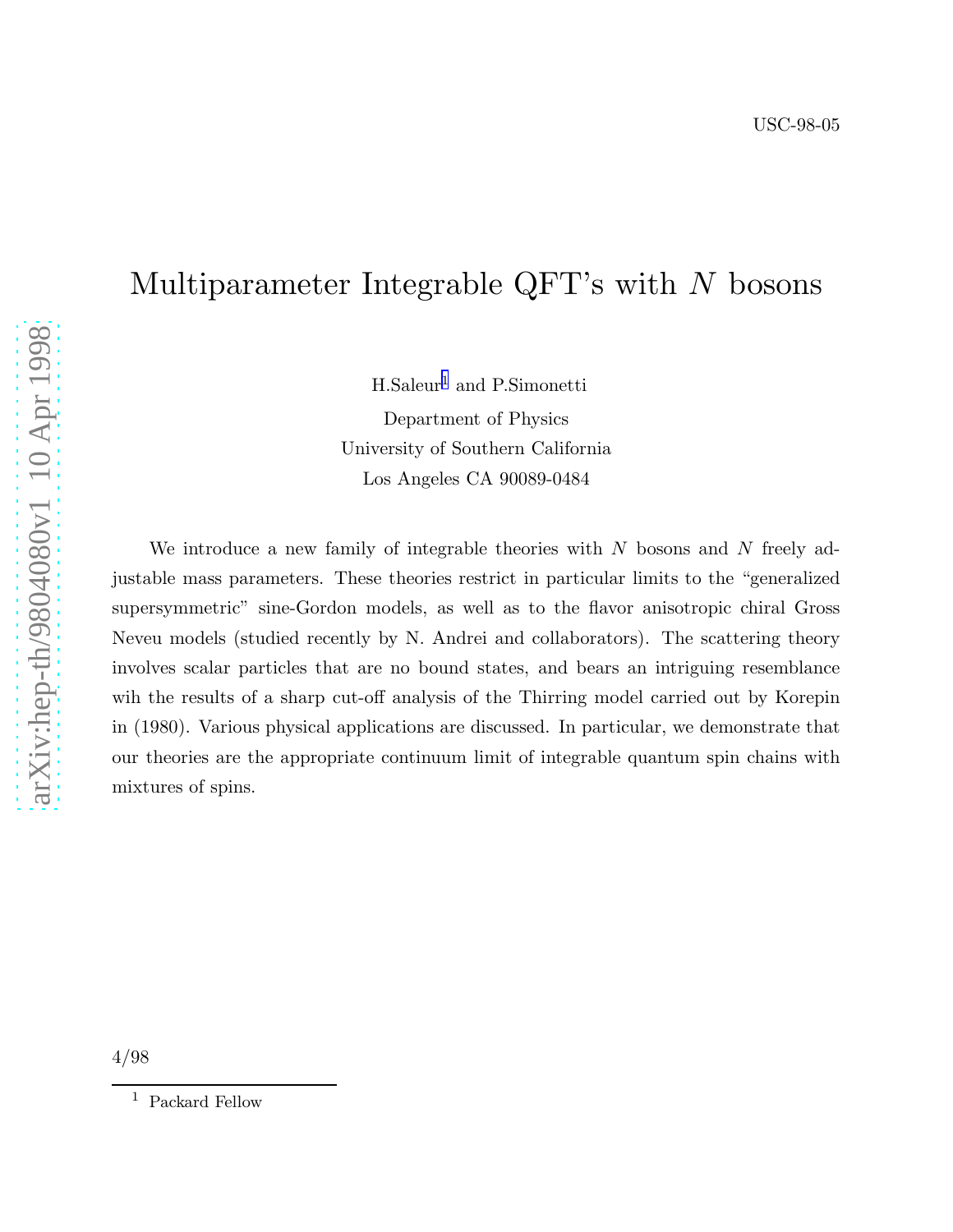# 1. Introduction

A variety of low dimensional experimental condensed matter systems have been studied recently, that involve field theories with several bosons. Examples include tunneling in quantum wires, where two bosons are necessary to describe the charge and spin degrees of freedom of the electrons[[1\]](#page-27-0), tunneling between multiple edges in fractional quantum Hall devices [\[2](#page-27-0)], nanotubes and two-leg ladders [\[3](#page-27-0)], etc. Properties of interest in these systems are usually non perturbative, and only a few techniques are available to obtain quantitatively reliable results, mostly conformal invariance and integrability. The search for integrable quantum field theories with several bosons is thus of some importance.

The problem is, that besides the sine-Gordon model, most known integrable bosonic theories are of little practical use: they are usually of Toda type, and involve real exponential of fields, that usually do not appear in a condensed matter context. Some exceptions to this unsatisfactory situation are known: for instance, the double sine-Gordon model turns out to be exactly solvable for some values of the couplings [\[4](#page-27-0)],[[5\]](#page-27-0), [\[6](#page-27-0)], with potential applications to quantum wires. Also, the "generalized supersymmetric" extensions of the sine-Gordon model [\[7](#page-27-0)] can be rebosonized using standard bosonization formulas for the parafermions[[8\]](#page-27-0). These theories are useful in the discussion of the multichannel Kondo model[[9\]](#page-27-0), [[10\]](#page-27-0), [[11\]](#page-27-0); the  $\mathcal{N} = 1$  supersymmetric sine-Gordon model also appears in the context of quantum wires[[12\]](#page-27-0).

In this paper, we point out that there is a simple, integrable family of theories extending the generalized supersymmetric sine-Gordon models, that involve N bosons and have N adjustable mass parameters. This family can be considered as an extension of the flavor anisotropic Gross Neveu models that have been studied in the last few years by N.Andrei and collaborators( mostly in the context of the channel anisotropic Kondo model [\[13](#page-27-0)], [\[14](#page-27-0)], [\[15](#page-27-0)]), to the case where an anisotropy is introduced both in the color and flavor sectors. The case where the color anisotropy is at the special "Toulouse" value is of special interest for applications to quantum wires or dissipative brownian motion[[16\]](#page-27-0).

The models are presented in section 2, where integrability is proven and various limiting cases discussed. The scattering theory is discussed in section 3. The "classical" limit is analyzed in section 4, providing a general check of our approach. In section 5, the relation with quantum spin chains involving several species of spins is discussed. Some applications to impurity problems are discussed in section 6. Some final remarks are collected in section 7. The appendix contains numerous details on the numerical treatment both of the perturbation theory and of the TBA.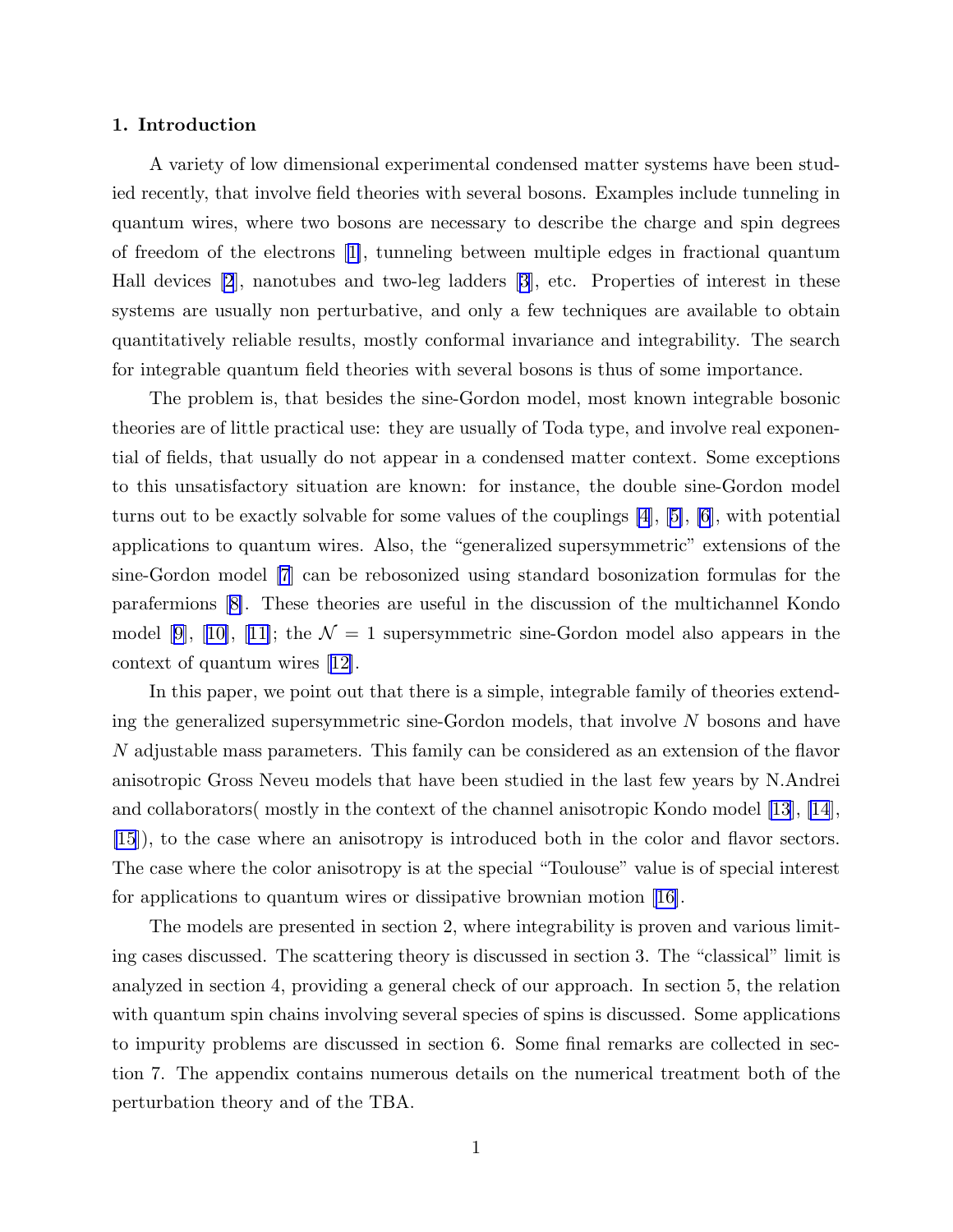# <span id="page-2-0"></span>2. Generalities

#### 2.1. The integrable theories

We consider a system of  $N$  chiral bosons with propagators

$$
\langle \phi_j(z)\phi_j(w) \rangle = -2\frac{N-1}{N}\ln(z-w) \langle \phi_j(z)\phi_k(w) \rangle = \frac{2}{N}\ln(z-w), \ j \neq k,
$$
\n(2.1)

and introduce the following fields:

$$
\Psi^{(j)} = \frac{1}{\sqrt{N}} \left( \sum_{k=1}^{N} \omega^{jk} e^{i\phi_k} \right),\tag{2.2}
$$

where $\omega = e^{2i\pi/N}$ . These fields provide different realizations [[8\]](#page-27-0) of the fundamental parafermion[[17\]](#page-27-0) of  $Z_N$  type. The bosonic fields  $\phi_j$  are not independent (one can set indeed  $\phi_N = -\phi_1 - \ldots - \phi_{N-1}$ ; they can be expressed in terms of  $N-1$  independent fields  $\Phi_j$  obeying

$$
\langle \Phi_j(z)\Phi_k(w)\rangle = -2\delta_{jk}\ln(z-w),\tag{2.3}
$$

by the transformation

$$
\phi_j = e_j \bullet \Phi, j = 1, \dots, N,\tag{2.4}
$$

where the  $\bullet$  denotes scalar product and the  $e_i$  are weights of the fundamental representation of  $SU(N)^2$ .

Introduce one additional bosonic field, which has trivial contractions with the preceding ones, and obeys

$$
<\Phi(z)\Phi(w)>=-\frac{1}{4\pi}\ln(z-w).
$$
 (2.5)

Consider then the action (we assume all the  $a_j$  are real positive numbers)

$$
A = \frac{1}{2} \int dx dy \sum_{j=1}^{N-1} \left[ \partial_{\mu} \left( \Phi_j + \bar{\Phi}_j \right) \right]^2 + \left[ \partial_{\mu} \left( \Phi + \bar{\Phi} \right) \right]^2
$$
  
+ 
$$
\left( \sum_{j=1}^{N} a_j \Psi^{(j)}(z) \right) \left( \sum_{j=1}^{N} a_j \bar{\Psi}^{(j)}(\bar{z}) \right) e^{i\beta \left[ \Phi(z) + \bar{\Phi}(\bar{z}) \right]} + \text{conjugate.}
$$
 (2.6)

<sup>&</sup>lt;sup>2</sup> That is,  $e_1 = \Lambda_1, e_2 = \Lambda_2 - \Lambda_1, ..., e_{N-1} = \Lambda_{N-1} - \Lambda_{N-2}, e_N = -\Lambda_{N-1}, \Lambda_i$  the fundamental weights of  $SU(N)$  and  $\Phi$  the  $(N-1)$  dimensional vector of coordinates  $\Phi_1, \ldots, \Phi_{N-1}$ .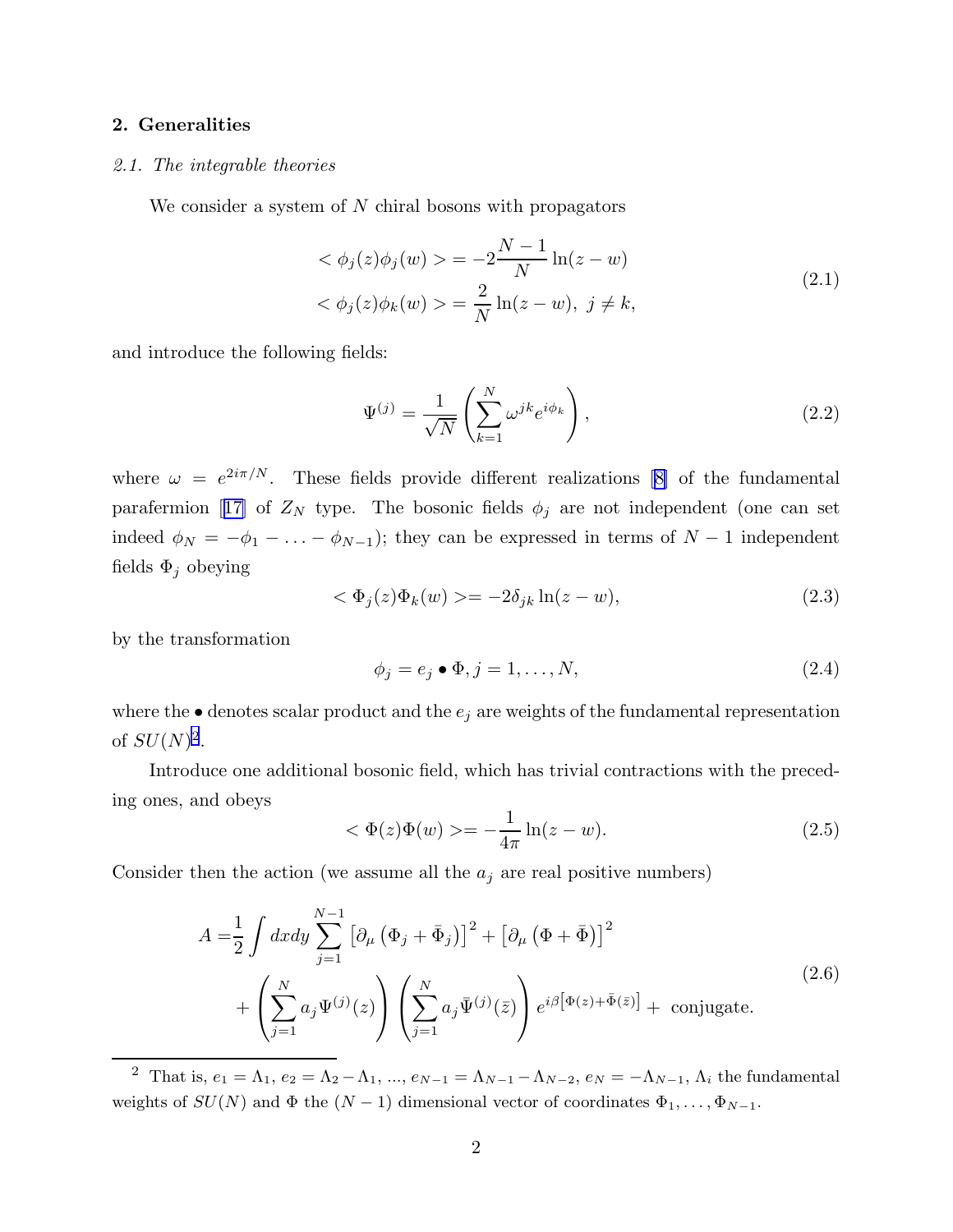In the case where all the coefficients  $a_j$  but one vanish, this is the action of the "generalized" supersymmetric" sine-Gordon model, which is known to be integrable[[7\]](#page-27-0). We claim that this only a particular case of a more general integrable model, given by([2.6\)](#page-2-0).

To establish this result, we first observe that the fields  $\Psi^{(j)}$  obey the short distance expansions

$$
\left[\Psi^{(j)}\right]^{\dagger}(z)\Psi^{(j)}(w) \approx \frac{1}{(z-w)^{\frac{2(N-1)}{N}}} \left[1 + 2\frac{N+2}{N}(z-w)^2 T^{(j)}(w) + \ldots\right],\tag{2.7}
$$

where

$$
T^{(j)}(z) = \frac{1}{N+2} \left( -\frac{1}{2} \sum_{k=1}^{N} (\partial_z \phi_k)^2 + \sum_{k \neq l} \omega^{j(k-l)} e^{i(\phi_k - \phi_l)} \right),
$$

and

$$
\left[\Psi^{(j)}\right]^{\dagger}(z)\Psi^{(k)}(w) \approx \frac{1}{(z-w)^{2\frac{N-1}{N}}}\left[(z-w)J^{(jk)}(w) + \ldots\right],\tag{2.8}
$$

where

$$
J^{(jk)} = -\frac{i}{N} \sum_{k=1}^{N} \omega^{-(k-j)l} \partial_z \phi_l
$$

We can then prove integrability, following [\[18](#page-27-0)] , by establishing the existence of non local conserved currents. Introduce

$$
\mathcal{J}^{-}(z) = \left(\sum_{j=1}^{N} b_j \left[\Psi^{(j)}\right]^{\dagger}(z)\right) \exp\left(-i\frac{4\pi}{\beta} \frac{2}{N} \Phi(z)\right). \tag{2.9}
$$

then the short distance expansion of this current with the first term in the action reads, for the chiral part,

$$
\left(\sum_{j=1}^{N} b_j \left[\Psi^{(j)}\right]^\dagger(z)\right) \left(\sum_{k=1}^{N} a_k \Psi^{(j)}(w)\right) \exp\left(-i\frac{4\pi}{\beta} \frac{2}{N} \Phi(z)\right) \exp\left(i\beta \Phi(w)\right)
$$

$$
\approx \frac{1}{(z-w)^2} \left(\sum_{k=1}^{N} b_k a_k + (z-w) \sum_{k \neq l} b_k a_l J^{(kl)}(w) + \dots\right) \exp\left(-\frac{8i\pi}{\beta N} \Phi(z) + i\beta \Phi(w)\right).
$$

The residue of the simple pole with thus be a total derivative iff the factor of  $(z - w)$  in the first bracket vanishes. This is equivalent to the condition

$$
\sum_{k\neq l} b_k a_l \left[ \omega^{(k-l)m} - 1 \right] = 0, m = 1, \dots, N-1
$$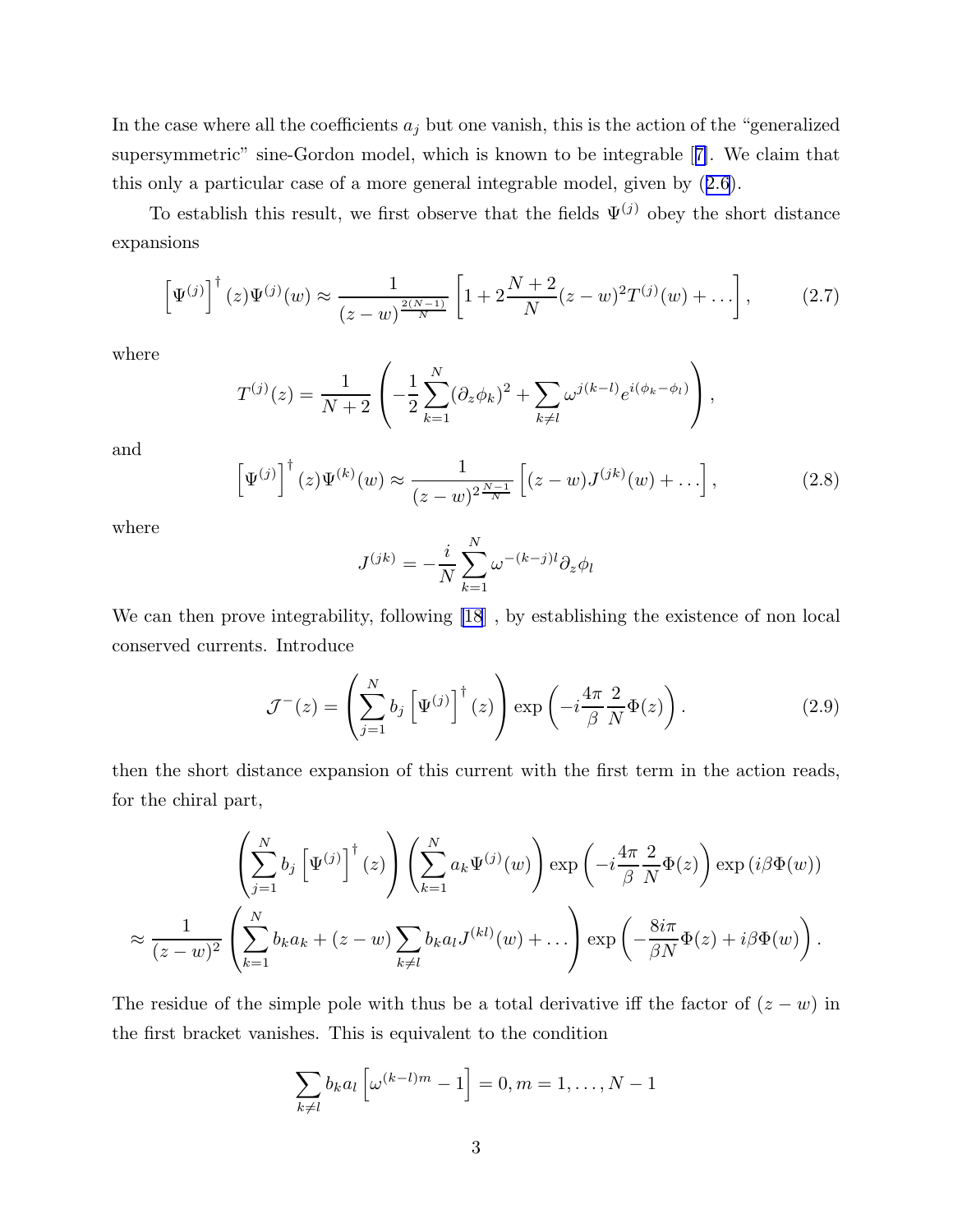<span id="page-4-0"></span>which always has solutions, since it is a system of  $N-1$  equations with N unknown <sup>3</sup>.

The short distance expansion of this current with the chiral part of the second term in the action has a leading term that goes as  $(z - w)^{-2/N} (z - w)^{2/N}$ , and thus no simple pole. Following the standard argument, the expansion of  $\mathcal{J}^-$  having a simple pole whose residue is a total derivative, the non local charge  $\int \mathcal{J}^-$  is conserved to first order in the perturbation. For generic value of  $\beta$ , one can then argue that this is true to any order in perturbation theory, and, presumably, non perturbatively as well.

Another conserved current is easily found by complex conjugation:

$$
\mathcal{J}^+(z) = \left(\sum_{j=1}^N b_j^* \Psi^{(j)}(z)\right) \exp\left(i\frac{4\pi}{\beta} \frac{2}{N} \Phi(z)\right). \tag{2.10}
$$

The conservation of  $\mathcal{J}^{\pm}$  then ensures integrability [\[18](#page-27-0)].

2.2. The case  $N = 2$ 

Let us discuss in more details the simplest example where  $N = 2$ . In that case, the parafermions are self-conjugated (up to a sign). We set

$$
\psi^{(1)} = -i\sqrt{2}\sin\phi_1 = i\chi
$$
  

$$
\psi^{(2)} = \sqrt{2}\cos\phi_1 = \psi,
$$
 (2.11)

where  $\psi$  and  $\chi$  are (real) Majorana fermions. The perturbative part of the action reads then

$$
(a\psi + ib\chi)(a\bar{\psi} + ib\bar{\chi})e^{i\beta\Phi} + (a\psi - ib\chi)(a\bar{\psi} - ib\bar{\chi})e^{-i\beta\Phi}, \qquad (2.12)
$$

that is, regrouping terms

$$
2\left[a^2\psi\bar{\psi} - b^2\chi\bar{\chi}\right]\cos\beta\Phi + 2ab\left(\psi\bar{\chi} + \chi\bar{\psi}\right)\sin\beta\Phi.
$$
 (2.13)

The non local conserved currents read then

$$
\mathcal{J}^+(z) = (a\psi - ib\chi) \exp\left(i\frac{4\pi}{\beta}\Phi\right)
$$
  

$$
\mathcal{J}^-(z) = (a\psi + ib\chi) \exp\left(-i\frac{4\pi}{\beta}\Phi\right).
$$
 (2.14)

<sup>&</sup>lt;sup>3</sup> The solution is easily expressed using the matrix  $N \times (N-1)$  matrix M whose elements are  $M_{jk} = a_{j+k-1}$  by  $b_j$  equal to the  $j^{th}$  cofactor.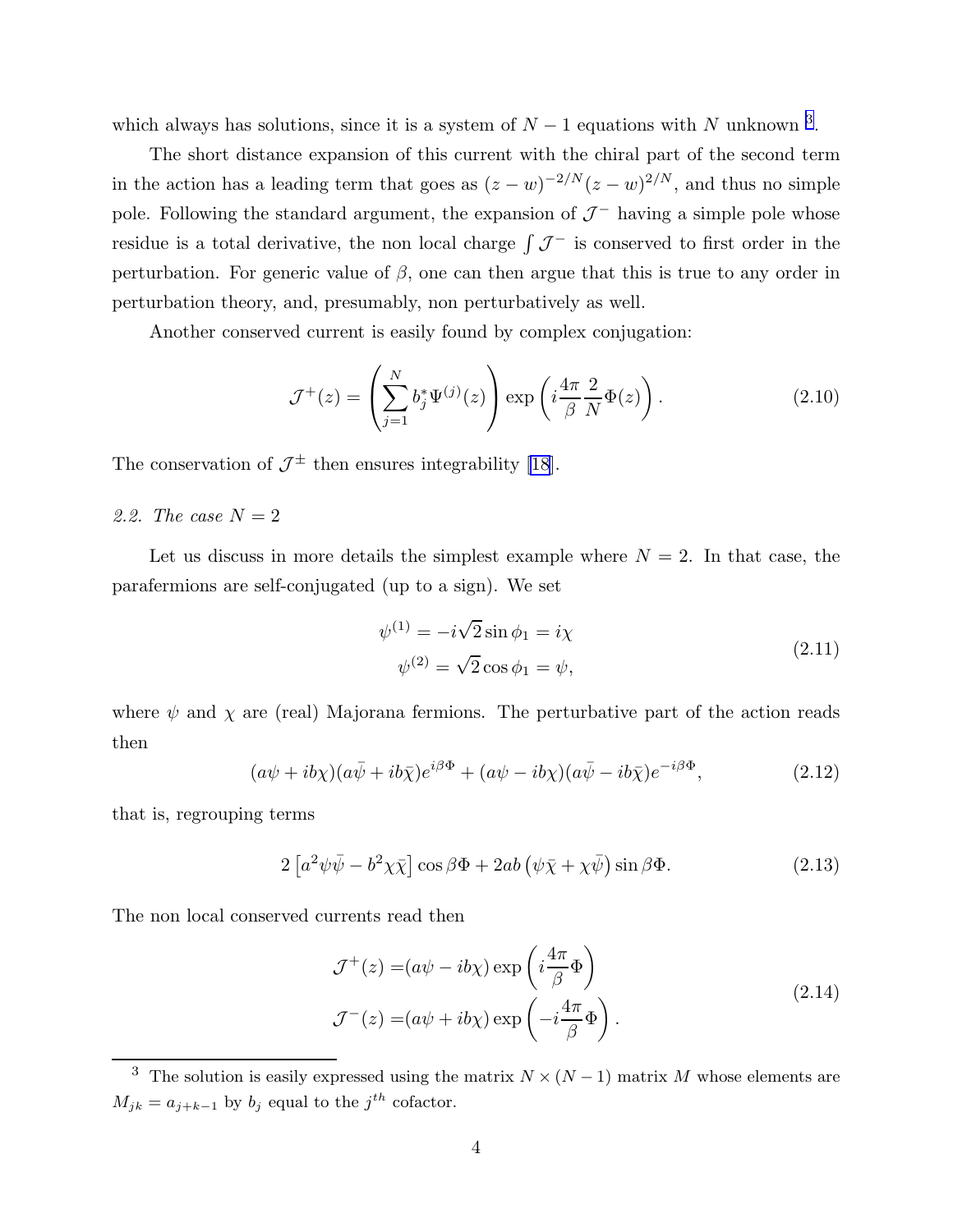If  $a = 0$  or  $b = 0$ , the action reduces to the one of the supersymmetric sine-Gordon model (with an additional, decoupled, Majorana fermion). If  $a = b$ , the combinations appearing in the action become Dirac fermions,  $\psi + i\chi = \sqrt{2}e^{i\phi_1}$ . We can thus reexponentiate them, to write the perturbing term as  $a \cos(\beta \Phi + \phi_1)$ , so the model is equivalent to a sine-Gordon model, at a coupling constant  $\beta'$  with  $\frac{(\beta')^2}{8\pi} = \frac{\beta^2}{8\pi} + \frac{1}{2}$  $\frac{1}{2}$ .

The currents  $\mathcal{J}^{\pm}$  have a fractional spin  $s = \frac{1}{\gamma}$  $\frac{1}{\gamma}$ , where

$$
\gamma = \frac{2\beta^2}{4\pi - \beta^2}.\tag{2.15}
$$

In the case  $a = 0$  or  $b = 0$ , the currents are generators of the algebra  $\widehat{\mathfrak{sl}(2)}_q$  [[18\]](#page-27-0), with deformation parameter  $q = -e^{-i\pi/\gamma}$ . In the general case however, they do not form a closed algebra.

To understand the situation a little better, it is useful to go to the  $SU(2)$  symmetric point  $\beta^2 = 4\pi$ . There are two underlying level one algebras, with generators

$$
J_1^+ = \frac{\psi + i\chi}{\sqrt{2}} e^{i\sqrt{4\pi}\Phi}
$$
  
\n
$$
J_1^- = \frac{\psi - i\chi}{\sqrt{2}} e^{-i\sqrt{4\pi}\Phi}
$$
  
\n
$$
J_1^3 = i \left( -\psi \chi + \sqrt{4\pi} \partial \Phi \right)
$$
\n(2.16)

and

$$
J_2^+ = \frac{\psi - i\chi}{\sqrt{2}} e^{i\sqrt{4\pi}\Phi}
$$
  
\n
$$
J_2^- = \frac{\psi + i\chi}{\sqrt{2}} e^{-i\sqrt{4\pi}\Phi}
$$
  
\n
$$
J_2^3 = i \left(\psi \chi + \sqrt{4\pi}\partial\Phi\right),
$$
\n(2.17)

and all short distance expansions between operators of different algebras are non singular. The sum  $J_1 + J_2$  provides a level two representation. For general  $a, b$ , the currents can be written as combinations of the  $J_1$  and  $J_2$ . Setting  $a = \mu + \lambda$  and  $b = \mu - \lambda$ , we have

$$
\mathcal{J}^+ = \lambda J_1^+ + \mu J_2^+
$$
  

$$
\mathcal{J}^- = \lambda J_1^- + \mu J_2^-.
$$

This is suggestive of a system where two flavors of fermionic currents are combined in a flavor anisotropic fashion. Indeed, introduce new bosons defined by

$$
-\phi_1 + \sqrt{4\pi}\Phi = \varphi_1
$$
  
\n
$$
\phi_1 + \sqrt{4\pi}\Phi = \varphi_2,
$$
\n(2.18)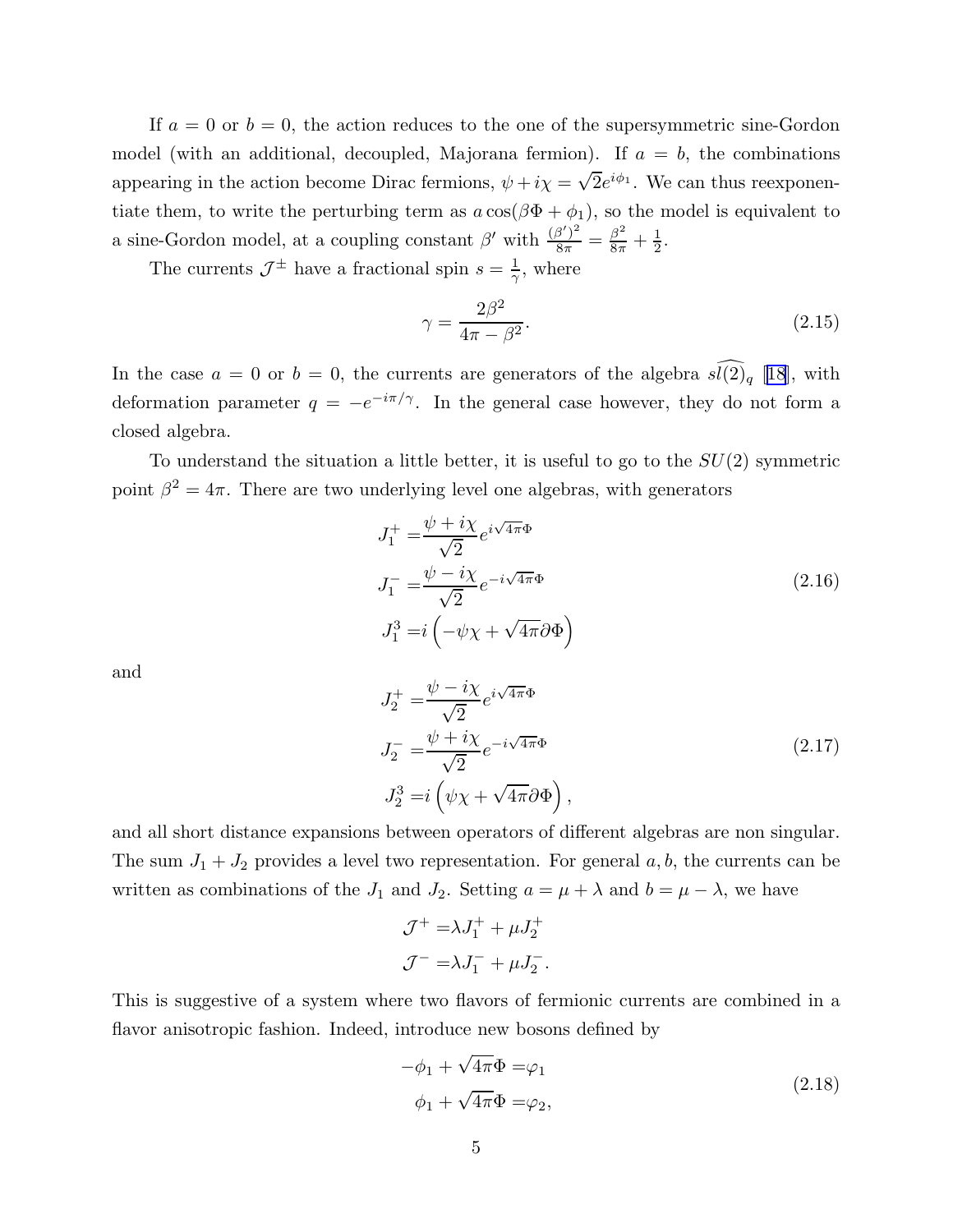<span id="page-6-0"></span>the perturbing term is then proportional to

$$
\lambda^2 \cos(\varphi_1 + \bar{\varphi}_1) + \mu^2 \cos(\varphi_2 + \bar{\varphi}_2) + \lambda \mu \cos(\varphi_1 + \bar{\varphi}_2) + \lambda \mu \cos(\bar{\varphi}_1 + \varphi_2)
$$

This is the abelian bosonized form of a Gross Neveu type interaction with flavor anisotropy

$$
(\lambda J_1^x+\mu J_2^x)\times \left(\lambda \bar{J}_1^x+\mu \bar{J}_2^x\right)+(x\to y)
$$

The zz term is missing in this interaction - it is well known that this term is generated under renormalization [\[5](#page-27-0)]. Away from the  $SU(2)$  point, one can similarly consider our model as a color and flavor anisotropic chiral Gross Neveu model (upon bosonization, this model gives rise to 4 independent fields, but only 2 of them appear in the interaction due to chirality, the other 2 ones contributing free parts to the action).

# 2.3. Arbitrary N

The previous discussison easily extends to other values of N. The currents  $\mathcal{J}^{\pm}$  have a fractional spin  $s=\frac{1}{\gamma}$  $\frac{1}{\gamma}$ , where

$$
\gamma = \frac{N\beta^2/8\pi}{\frac{1}{N} - \frac{\beta^2}{8\pi}}.\tag{2.19}
$$

In the case  $a = 0$  or  $b = 0$ , the currents are generators of the algebra  $\widehat{\mathfrak{sl}(2)}_q$  with deformation parameter  $q = -e^{-i\pi/\gamma}$ . In the general case, they do not form a closed algebra. In the limit  $\beta^2 = 4\pi$ , they can be expressed as combinations of N generators belonging to N different realizations of a level  $1 SU(2)$  algebra. The rebosonized action is a Gross Neveu models with two colors and N flavors, and flavor anisotropy, with an interaction term of the form

$$
\left(\sum_{j=1}^{N} \lambda_j J_j^x\right) \times \left(\sum_{j=1}^{N} \lambda_j \bar{J}_j^x\right) + (x \to y)
$$

where the anisotropy coefficients  $\lambda_j$  are related with the terms in the original action by

$$
\lambda_j = \sum_{k=1}^N \omega^{jk} a_k.
$$
\n(2.20)

That the Gross Neveu model with flavor anisotropy is integrable has been pointed out severalyears ago in fact, in  $[13]$  $[13]$ ,  $[14]$  $[14]$ . Integrability is established there by direct diagonalization of the bare hamiltonian together with "dynamical fusion". An intriguing feature is thatthe proof presented in [[14\]](#page-27-0), strictly speaking, works only for the case  $N = 2$  (and some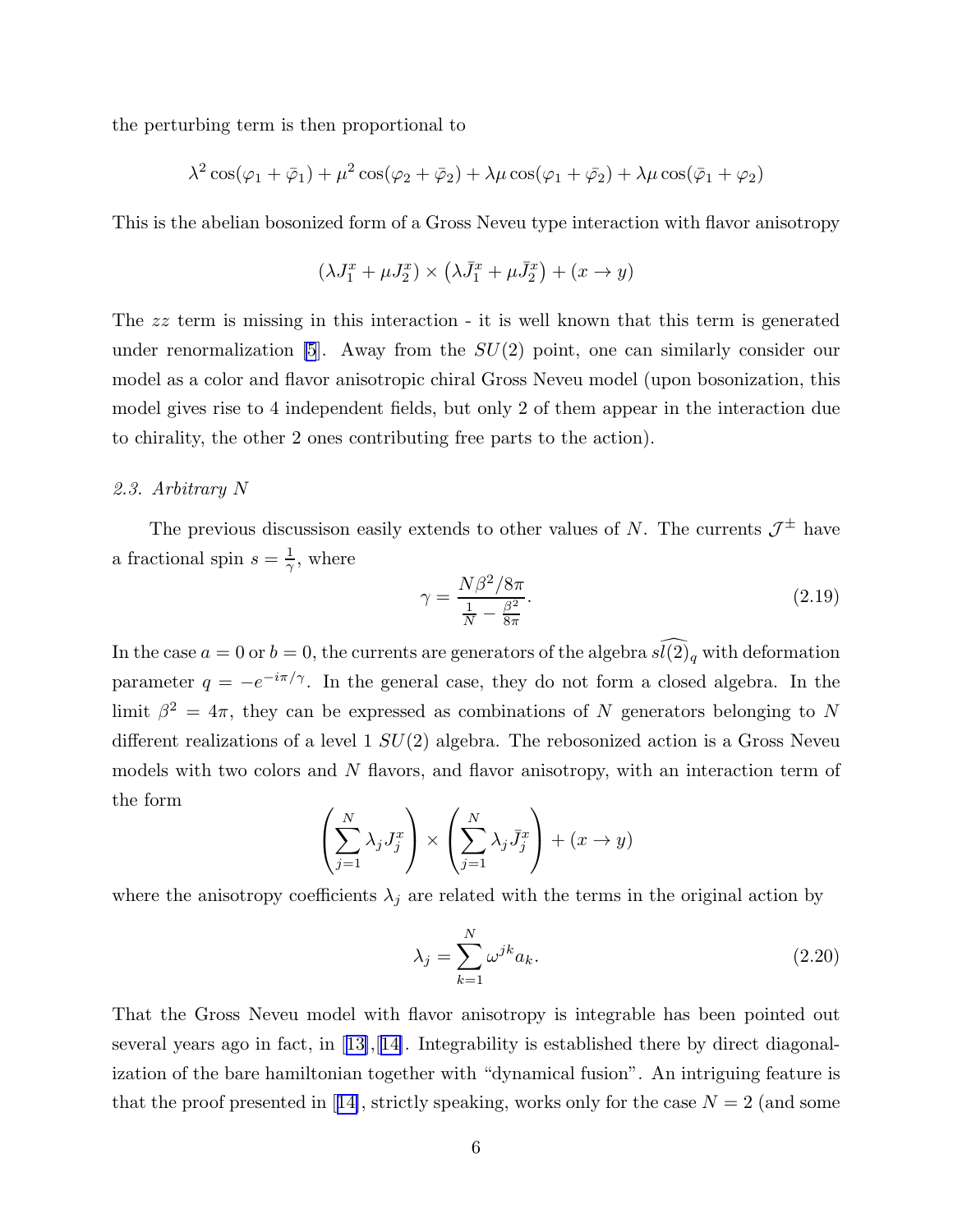subcases of special flavor anisotropy for larger  $N$ ). The reason is, that in the approach of [\[14](#page-27-0)], the bare particles must have a bare flavor scattering matrix that is a solution of the Yang Baxter equation. In the flavor isotropic case, this S matrix is the standard  $SU(N)$ R-matrix; but, as far as we know, there is no way to deform this R matrix in a non trivial way by introducing  $N-1$  independent anisotropic parameters - all available single and multiparameters quantum group approaches still explore a very small subset of all the possible flavor anisotropies. On the other hand, from the point of view we have adopted (that deals directly with the renormalized action), all flavor anisotropies play equivalent roles, and integrability appears generally true. The argument also extends straightforwardly to the case of color anisotropy, not considered in[[13\]](#page-27-0).

Of course, a particular choice of anisotropy is when one of the coefficients  $\lambda_i$  vanishes exactly, in which case the modele reduces to one with  $N-1$  flavors. In the case of general β,the same condition, say  $\lambda_N = 0$  leads, using formula ([2.2](#page-2-0)), to a problem where the field  $\phi_N$  has disappeared from the action. We are then left with a set of  $N-1$  fields satisfying

$$
\langle \phi_j(z)\phi_j(w) \rangle = -2\frac{N-1}{N}\ln(z-w)
$$
  
\n
$$
= -2\frac{N-2}{N-1}\ln(z-w) - \frac{2}{N(N-1)}\ln(z-w)
$$
  
\n
$$
\langle \phi_j(z)\phi_k(w) \rangle = \frac{2}{N}\ln(z-w)
$$
  
\n
$$
= \frac{2}{N-1}\ln(z-w) - \frac{2}{N(N-1)}\ln(z-w), j \neq k
$$
\n(2.21)

We can then write  $\phi_j = \phi'_j + \Phi'$  where there are  $N-1$  fields  $\phi'_j$  satisfying relations similar to (2.21) but with the replacement  $N \to N-1$ . The problem is then equivalent to the case  $N \to N-1$ , but with a shift of the leftover exponential,  $\frac{\beta^2}{8\pi} \to \frac{\beta^2}{8\pi} + \frac{1}{N(N-1)}$ .

#### 3. Conjectured scattering theory

#### 3.1. The thermodynamic Bethe ansatz

Though there are arguments based on symmetry to infer what the scattering theory should look like, the approach we use is to first conjecture a set of thermodynamic Bethe ansatz equations  $(TBA)$  to compute the free energy of the  $1+1$  quantum field theory associated with the action  $(2.6)$  at temperature T. We parametrize

$$
\frac{\beta^2}{8\pi} = \frac{\gamma}{N(N+\gamma)},\tag{3.1}
$$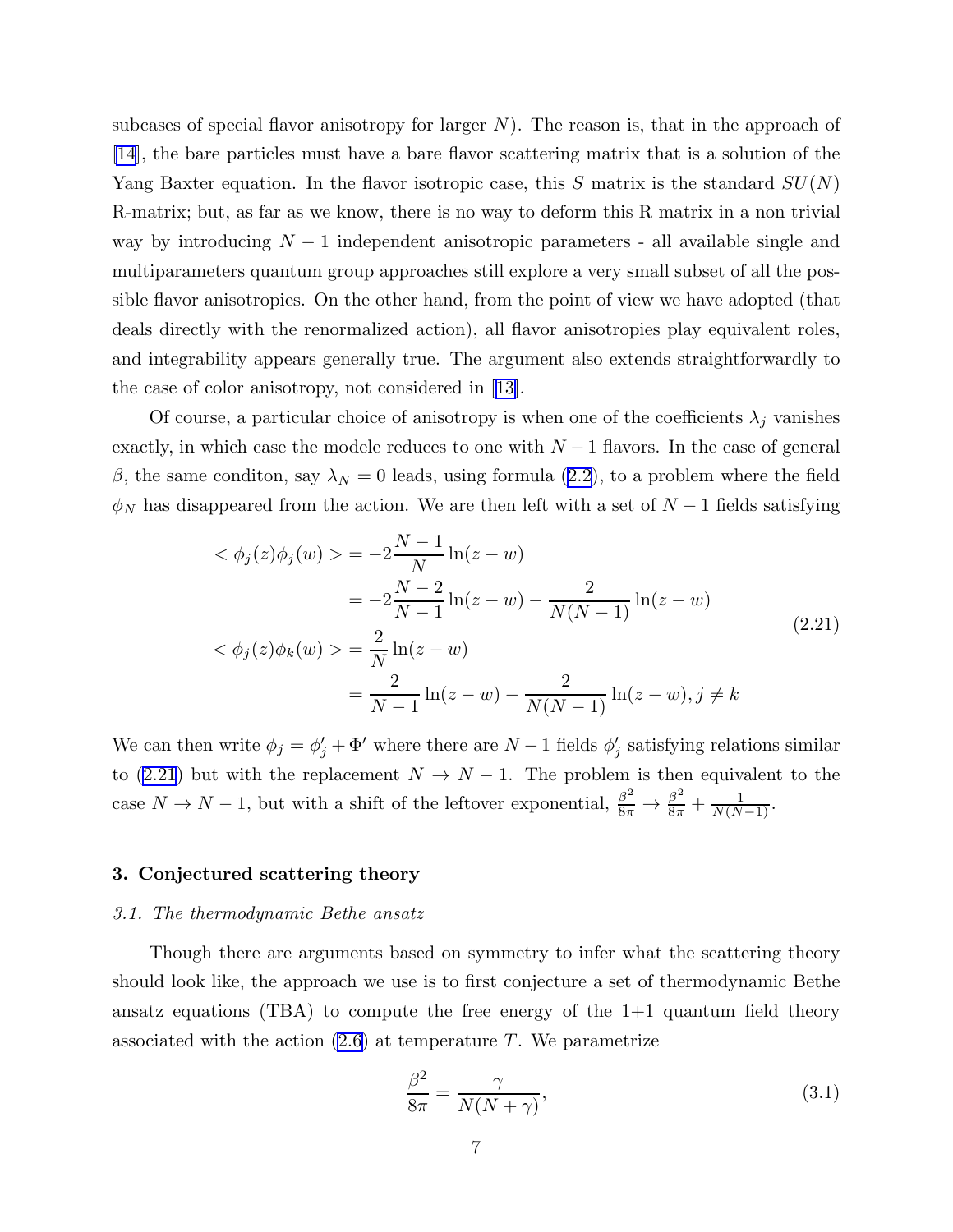<span id="page-8-0"></span>and consider the case  $\gamma$  an integer. Our conjecture is as follows. Introduce the TBA diagram

$$
\begin{array}{ccc}\n1 & 2 & N & N+1 \\
& \bigotimes & \bigotimes & -\bigotimes & \bigodot & -\bigodot & \bigotimes & \gamma+N-1 \\
& & & \bigotimes & \gamma+N-2 \\
& & & \bigotimes & \gamma+N\n\end{array}
$$

with incidence matrix  $N_{jk}$  such that  $N_{jk} = 1$  if the nodes j and k are connected, and 0 otherwise (in particular  $N_{jj} = 0$ ). With this diagram, we associate the set of pseudo energies (one for each node) solution of the system  $(R = 1/T, T$  the temperature)

$$
\epsilon_j = \sum_{k=1}^N \delta_{jk} m_k R \cosh \theta - \sum_k N_{jk} \int \frac{d\theta'}{2\pi} \frac{1}{\cosh(\theta - \theta')} \ln\left(1 + e^{-\epsilon_k(\theta')}\right). \tag{3.2}
$$

The free energy reads then

$$
F = -\frac{T}{2\pi} \sum_{k=1}^{N} \int \frac{d\theta}{2\pi} m_k \cosh\theta \ln\left(1 + e^{-\epsilon_k(\theta)}\right).
$$
 (3.3)

In the foregoing equations, the  $m_k$  are a set of masses which depend on the couplings  $a_k$  in the bare action. By dimensional analysis,  $[a_k] = [\text{length}]^{\frac{\beta^2}{4\pi} - \frac{2}{N}}$ . Therefore, we have

$$
m_k = G_k(a_1, \dots, a_N) = a_1^{\frac{N+\gamma}{2}} F_k(a_2/a_1, \dots, a_N/a_1).
$$
 (3.4)

The  $G_k$  are homogeneous functions of the couplings  $a_k$ . Some properties of these functions are known before hand of course. They are symmetric functions of their arguments. If all the  $a_k$  but one vanish, we know that the problem becomes equivalent to the  $N^{th}$ supersymmetric sine-Gordon model, and therefore, from known results[[18\]](#page-27-0),[[19\]](#page-27-0), all the masses but the  $N^{th}$  one must vanish. This means that  $G_j = 0, j = 1, ..., N - 1$ , when all the  $a_k$  but one vanish. Also, we know that the  $N^{th}$  mass vanishes when one of the fields decouples, ie when one of the coefficients([2.20](#page-6-0)) vanishes. More generally, the masses  $m_k \dots m_N$  vanish when  $N - k + 1$  of these coefficients vanish. We will get back to the determination of the functions  $G_k$  below.

The evidence for the TBA comes first from the compatibility with all limiting cases. Moreover,the analysis of the Y system  $[19]$  $[19]$  associated with it shows that the dimension of the UV perturbing operator is always the same as in the generalized supersymmetric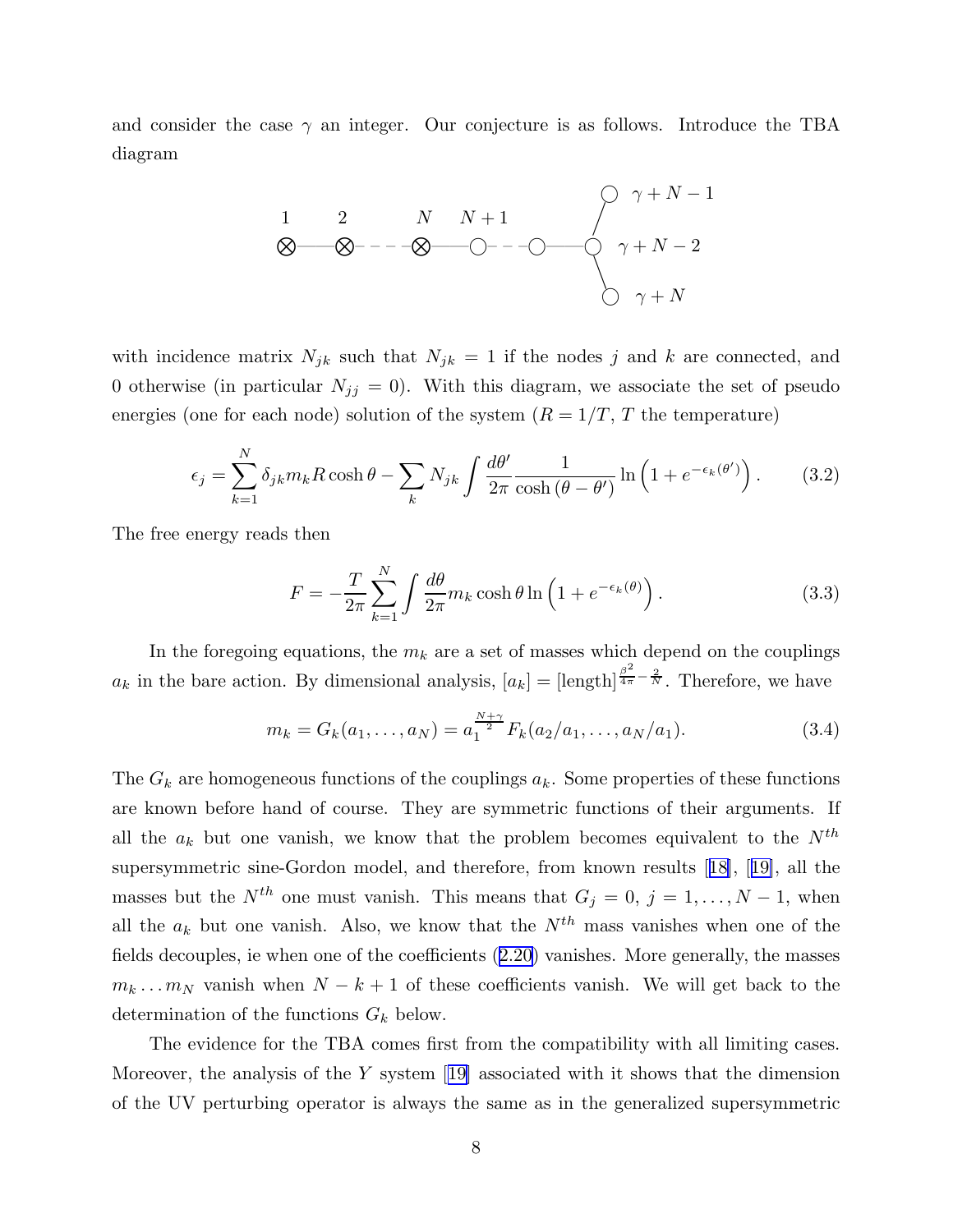case (it does not depend on the number of massive nodes), ie  $h = \frac{\gamma + N - 1}{\gamma + N} = \frac{\beta^2}{8\pi} + \frac{N-1}{N}$ as desired. Finally, the central charge, in the generic case when all the  $m_k$  are non zero is simply equal to the number of massive nodes, ie  $c = N$ . This is easily checked. Using standard formulas, the central charge is expressed in terms of the solutions of the system ([3.2](#page-8-0)) as  $T \to 0$  and  $T \to \infty$ . In the first case, the N first  $\epsilon$ 's are all infinite, the others follow from

$$
x_j = e^{-\epsilon_j} = (j+1)^2 - 1, j = N+1, \dots, N+\gamma-2
$$
  

$$
x_{N+\gamma-1} = x_{N+\gamma} = \gamma - 1.
$$

In the second case, one has to solve the same system with more nodes, ie

$$
y_j = e^{-\epsilon_j} = (j+1)^2 - 1, j = 1, ..., N + \gamma - 2
$$
  

$$
y_{N+\gamma-1} = y_{N+\gamma} = N + \gamma - 1.
$$

Thecentral charge is then (here L designates the Euler dilogarithm) [[19](#page-27-0)]

$$
c = \frac{6}{\pi^2} \sum L\left(\frac{y}{1+y}\right) - L\left(\frac{x}{1+x}\right). \tag{3.5}
$$

For a D diagram, as  $T \to \infty$ , the sum  $\frac{6}{\pi^2} \sum L\left(\frac{y}{1+\alpha}\right)$  $1+y$ ) is equal to the number of nodes minus one, so the central charge is simply, from  $L(1) = \frac{\pi^2}{6}$  $\frac{\pi^2}{6}$ , equal to the number of massive nodes, ie  $c = N$  indeed.

# 3.2. Scattering theory

The scattering theory associated with this TBA is very simple. One introduces a set of  $N-1$  scalar massive particles with masses  $m_1, \ldots, m_{N-1}$ . One also introduces a pair soliton/antisoliton with masses  $m_N$ . The latter scatter with the usual sine-Gordon S matrix that corresponds to the quantum group parameter introduced above,  $q = -e^{-i\pi/\gamma}$ - it is the same as the S matrix of an ordinary sine-Gordon model at coupling  $\frac{\beta_{eq}^2}{8\pi} = \frac{\gamma}{\gamma+1}$ . The scalar particle of label  $k$  scatters trivially with all particles, except the ones of label  $k \pm 1$ , with which it scatters with the CDD factor  $S = i \tanh\left(\frac{\theta}{2} - \frac{i\pi}{4}\right)$  $\frac{a}{4}$ ). When  $k = N - 1$ , the particle scatters with the soliton and antisolitons with the same CDD factor. It is important to stress that the sine-Gordon S-matrix considered here has no poles in the physical strip: the scalar particles are not bound states of the soliton and antisoliton.

Remarkably, a scattering theory built with similar ingredients appears in a paper by Korepin [\[20](#page-27-0)]. There, the author discusses the Thirring model in the repulsive regime, using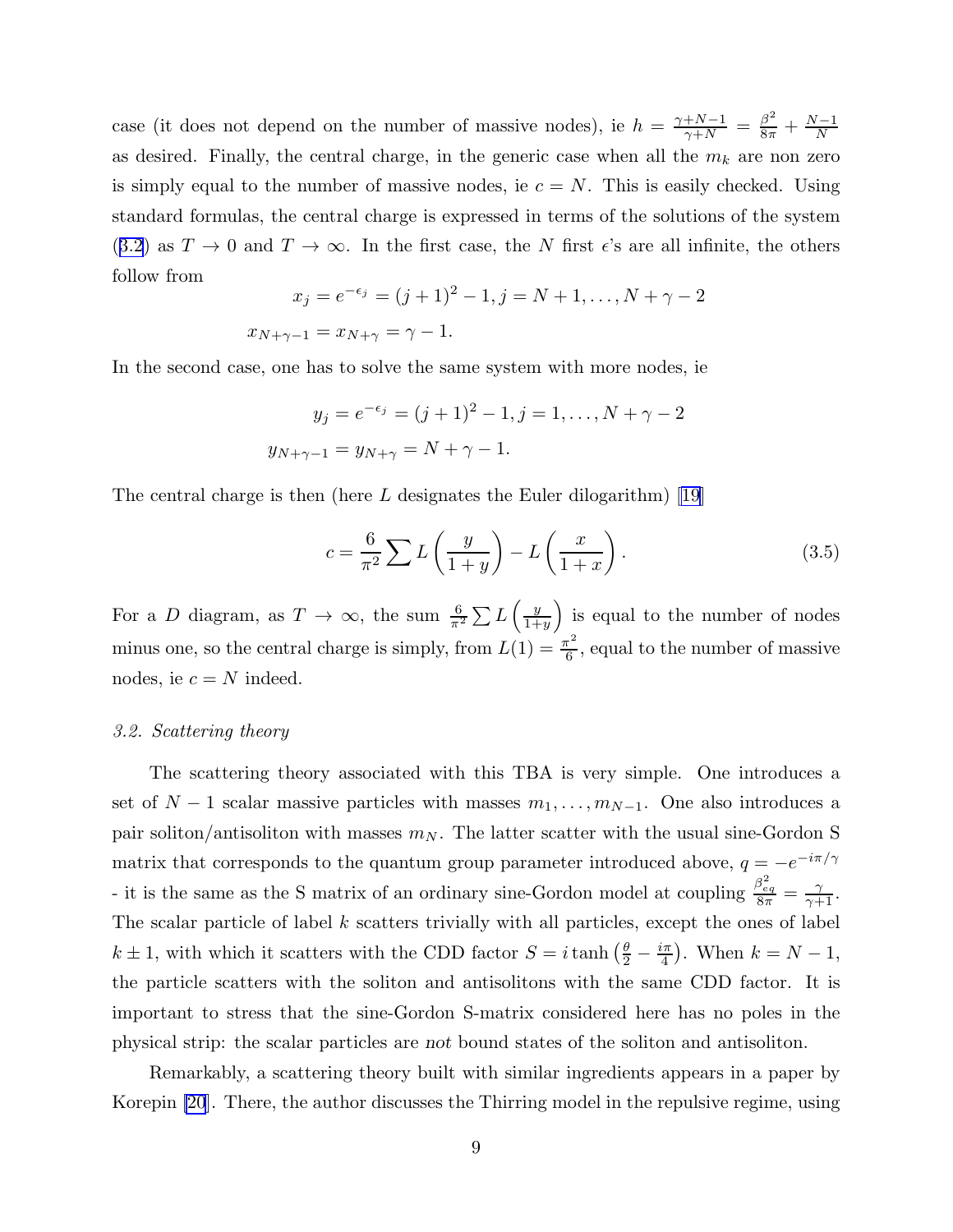a sharp cut-off regularization. For a coupling corresponding to a sine-Gordon parameter  $\beta^2$  $rac{\epsilon}{8\pi}$   $\in$  $\left[\frac{l}{l+1}, \frac{l+1}{l+2}\right]$ , he finds, in addition to the soliton and antisoliton, a spectrum made of  $(l-1)$  neutral particles, with same S-matrices as ours, but where all the masses are uniquely determined as a function of  $l$  (in particular, the soliton mass becomes infinite when  $\frac{\beta^2}{8\pi} = \frac{l+1}{l+2}$ . The soliton and antisoliton scatter through a sine-gordon S matrix with a renormalized  $\left(\frac{\beta^2}{8\pi}\right)$  $8\pi$  $\overline{ }$  $\frac{1-l(1-\beta^2/8\pi)}{1-(l-1)(1-\beta^2/8)}$  $\frac{1 - l(1 - \beta / 8\pi)}{1 - (l-1)(1 - \beta^2 / 8\pi)}$  parameter.

The relation with our problem, if any, is not clear. It is usually admitted that the in the repulsive regime of SG, the quantum theory must be defined with care, and depends on the cut-off. For smoother cut-offs, as well as XXZ type regularizations, the results of [\[20](#page-27-0)] are not supposed to hold, and the standard description of[[21\]](#page-27-0) with only the soliton and antisoliton to be correct.

Observe that the sine-Gordon part of the S matrix commutes with the quantum algebra  $s\hat{l}(2)_q$ . While the non local conserved charges  $\mathcal{Q}^{\pm}$  have commutation relations that do not close, they can be expresed as combinations of N basic charges generating  $sl(2)_q$ . A simple representation of the algebra generated by the  $\mathcal{Q}^{\pm}$  is then obtained by identifying all these charges - it is realized on the multiparticle soliton antisoliton states as in the usual sine-Gordon model[[18\]](#page-27-0). In the general case, there are no other conserved charges. If  $N = 2$  for instance, another, local, conserved charge appears when eg  $b = 0$ , since the local currents  $\mathcal{G} = \psi \partial \Phi$  is conserved [\[18](#page-27-0)]. But away from this value (and  $a = 0$  of course), this is not true. We must thus complete the S matrix by a sector with no apparent symmetries, that does not spoil the Yang Baxter equation: besides "vertex" and "RSOS" type solutions, the only available choice is a set of particles with diagonal scattering. Requiring the central charge to be  $N$ , and the TBA to restrict to the known ones when some of the couplings vanish (and additional symmetries appear) seems to leave no choice but our result.

Still another check comes from discussing the limit  $\beta \to 0$ , to which we turn now.

#### 4. The "classical" limit.

We call here classical the limit where the sine-Gordon part of the scattering theory becomes identical with the classical one, that is  $\beta \to 0, \gamma \to 0$ .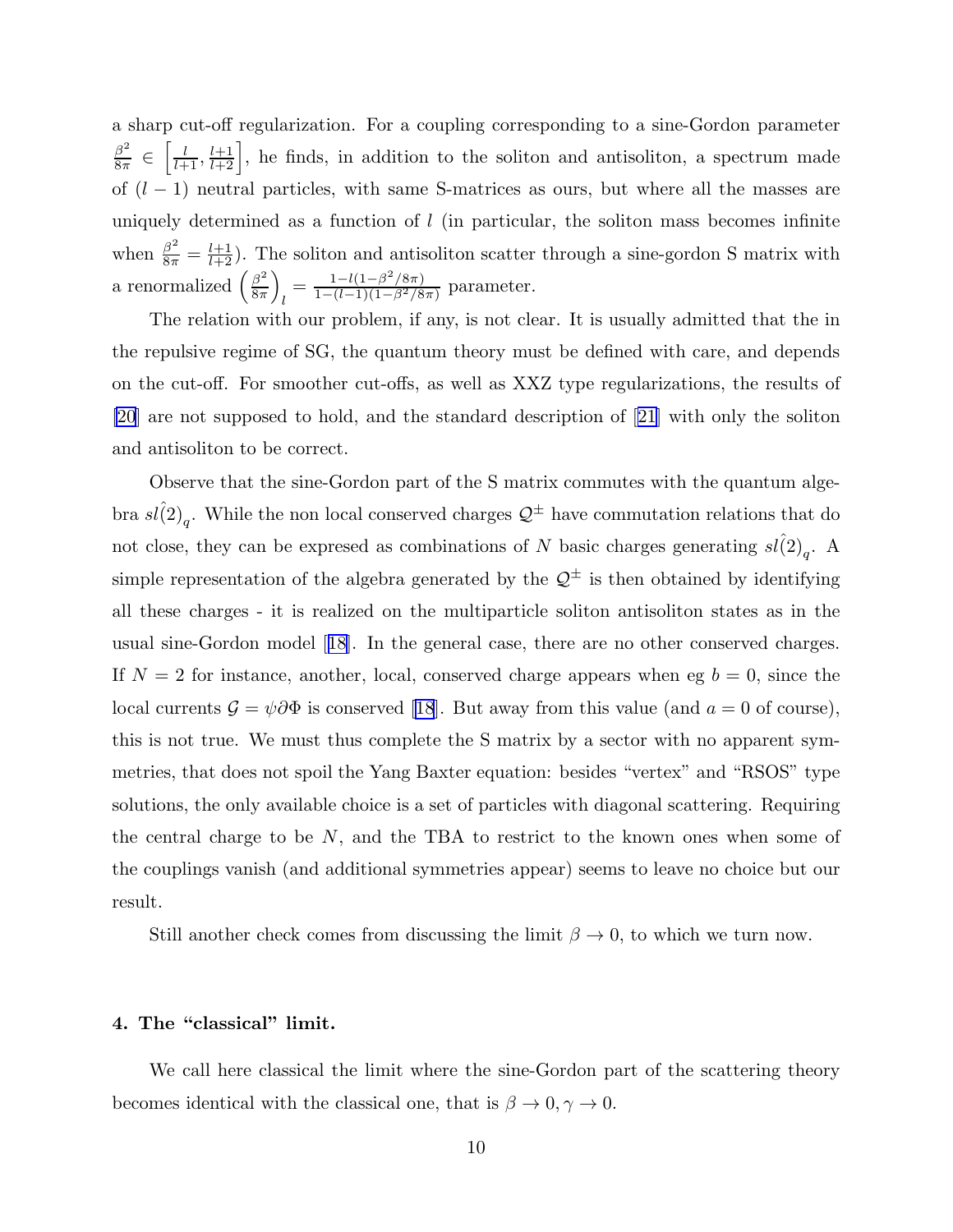# <span id="page-11-0"></span>4.1. The TBA at the reflectionless points

So far we wrote a TBA in the simplest case  $\gamma$  an integer, for which  $\frac{\beta^2}{8\pi}$  $\frac{\beta^2}{8\pi} \ge \frac{1}{N(N+1)},$ corresponding to the SG component of the S-matrix being in the repulsive regime. To approach  $\beta = 0$ , we consider instead the cases  $\gamma = \frac{1}{n}$  $\frac{1}{n}$ , that is  $\frac{\beta^2}{8\pi} = \frac{1}{N(nN+1)}$ : the SG S-matrix is now in the attractive regime, at the so called reflectionless points. This means that the spectrum has to be completed by the bound states of solitons and antisolitons, the  $n-1$  breathers of masses  $2m\sin\left(j\frac{\pi}{2n}\right)$  $\frac{\pi}{2n}$ , where m is the soliton mass. We denote  $2m_1\sin\left(\frac{\pi}{2r}\right)$  $\frac{\pi}{2n}$ ),...,  $2m_{N-1} \sin \left( \frac{\pi}{2n} \right)$  $\frac{\pi}{2n}$ ) the masses of the scalar particles (recall these are not bound states; the factor  $2\sin\left(\frac{\pi}{2r}\right)$  $\frac{\pi}{2n}$  in their masses is introduced for convenience only). By building the complete scattering theory using bootstrap and fusion, one finds the following TBA equations.

One first has equations for the right hand side of the diagram, that look like the standard ones for the attractive regime of sine-Gordon

$$
\epsilon_j = \sum_k N_{jk} K * \ln(1 + e^{\epsilon_k}), N + 1 \le j \le N + n. \tag{4.1}
$$

There is then a central part involving the nodes  $N-1$  and N, with

$$
\epsilon_N = K * \left[ \ln \left( 1 + e^{\epsilon_{N+1}} \right) - \ln \left( 1 + e^{-\epsilon_{N-1}} \right) \right],\tag{4.2}
$$

and

$$
\epsilon_{N-1} = \left[ 2m_{N-1} \cos\left(\frac{\pi}{2n}\right) + m \right] \tan\left(\frac{\pi}{2n}\right) \frac{\cosh\theta}{T} \n- K * \ln\left(1 + e^{\epsilon_N}\right) - K'' * \left(1 + e^{-\epsilon_{N-1}}\right) - K' * \left(1 + e^{-\epsilon_{N-2}}\right).
$$
\n(4.3)

Finally, the left hand side of the diagram looks in turn like the usual repulsive one

$$
\epsilon_j = 2m_j \sin\left(\frac{\pi}{2n}\right) \frac{\cosh\theta}{T} - \sum_k N_{jk} K' * \left(1 + e^{-\epsilon_k}\right), j \le N - 2. \tag{4.4}
$$

These equations can be conveniently encoded in the diagram

$$
\begin{array}{ccccccccc}\n1 & 2 & N-1 & N & & & \oslash & N+n-1 \\
& & & & & & \oslash & N+n-1 & \\
& & & & & & \oslash & N+n-2 & \\
& & & & & & \oslash & N+n\n\end{array}
$$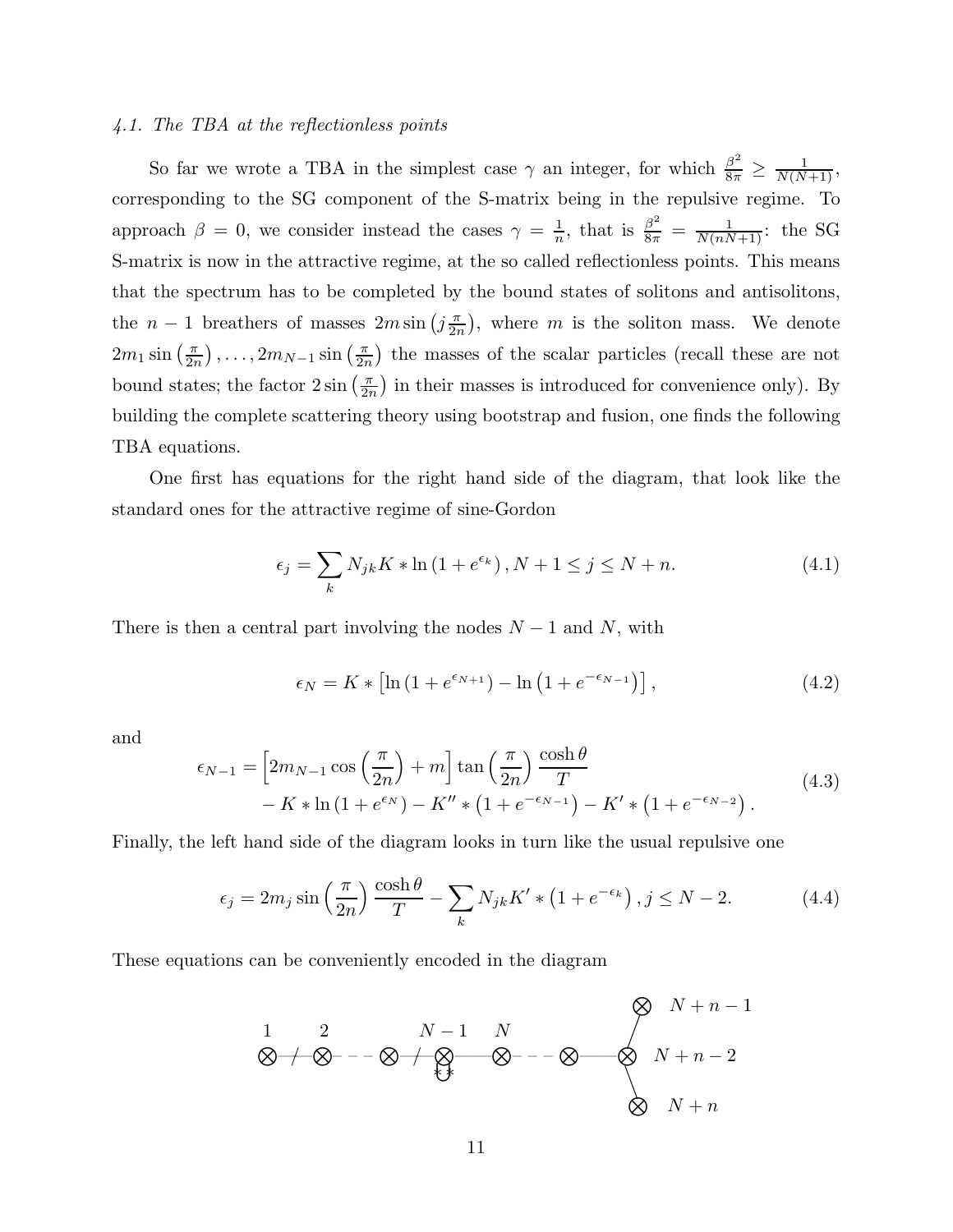The asymptotic conditions for the attractive part are

$$
\epsilon_j \approx 2m \sin \left[ \frac{(j - N + 1)\pi}{2n} \right] \frac{\cosh \theta}{T}, N \le j \le n + N - 2
$$
\n
$$
\epsilon_{n+N-1} \approx \epsilon_{n+N} \approx m \frac{\cosh \theta}{T}.
$$
\n(4.5)

Introducing the fourier transform  $g(\theta) = \int_{-\infty}^{\infty}$  $d\omega$  $\frac{d\omega}{2\pi}e^{-i\omega\theta}\tilde{g}(\omega)$ , one has  $\tilde{K}=\frac{1}{2\cosh(\pi\theta)}$  $2\cosh(\pi\omega/2n)$ (the standard attractive kernel),  $\tilde{K}' = \frac{1}{2 \cosh(\pi \omega/2)}$  (the standard repulsive kernel),  $\tilde{K}'' =$  $\frac{\cosh(n-1)\pi\omega/2n}{2\cosh\pi\omega/2n\cosh\pi\omega/2}$ .

For  $T \to 0$ , we have  $x_j = 0$ , since now all nodes are massive. For  $T \to \infty$ , we have

$$
e^{-\epsilon_j} = (j+1)^2 - 1, j \le N - 1
$$
  
\n
$$
e^{\epsilon_j} = \left(j - N + 1 + \frac{1}{N}\right)^2 - 1, N \le j \le N + n - 2
$$
  
\n
$$
\epsilon_{N+n-1} = e^{\epsilon_{N+n}} = n + \frac{1}{N} - 1.
$$
\n(4.6)

The central charge is thus

 $e^{\epsilon}$ 

$$
c = \frac{6}{\pi^2} \left\{ 2L\left(\frac{1}{n + \frac{1}{N}}\right) + \sum_{j=1}^{n-1} L\left[\frac{1}{\left(j + \frac{1}{N}\right)^2}\right] + \sum_{j=1}^{N-1} L\left[1 - \frac{1}{\left(j + 1\right)^2}\right] \right\} = N. \tag{4.7}
$$

#### 4.2. The classical limit

The "classical limit" is obtained by letting  $\beta \to 0$ . In our TBA, this means  $n \to \infty$ . To get non trivial results then, we scale the soliton mass  $m$  with  $n$ , so the mass of the first breather remains finite. Similarly, we assume that the parameters  $m_j$  are also scaled with n, so that the masses of the scalar particles remain finite. Our computation follows the general strategy of[[22\]](#page-27-0),[[23\]](#page-27-0). In that limit, it is convenient to introduce the new notation  $\kappa_j = \epsilon_{j+N-1}, j \ge 1$ . When  $n \to \infty$ , the kernels K and K'' become delta functions, (we set  $K' = s$  and one finds the general solution

$$
e^{\kappa_j} + 1 = \left(\frac{aA^j - a^{-1}A^{-j}}{A - A^{-1}}\right)^2
$$

The constant A follows from the knowledge of mass terms,  $A = e^{C/2T}$ ,  $C = \frac{m\pi}{n}$  $\frac{n\pi}{n} \cosh \theta,$ while the constant a depends on  $\epsilon_{N-1}$ :

$$
1 + e^{-\epsilon_{N-1}} = \left(\frac{A - A^{-1}}{a - a^{-1}}\right)^2
$$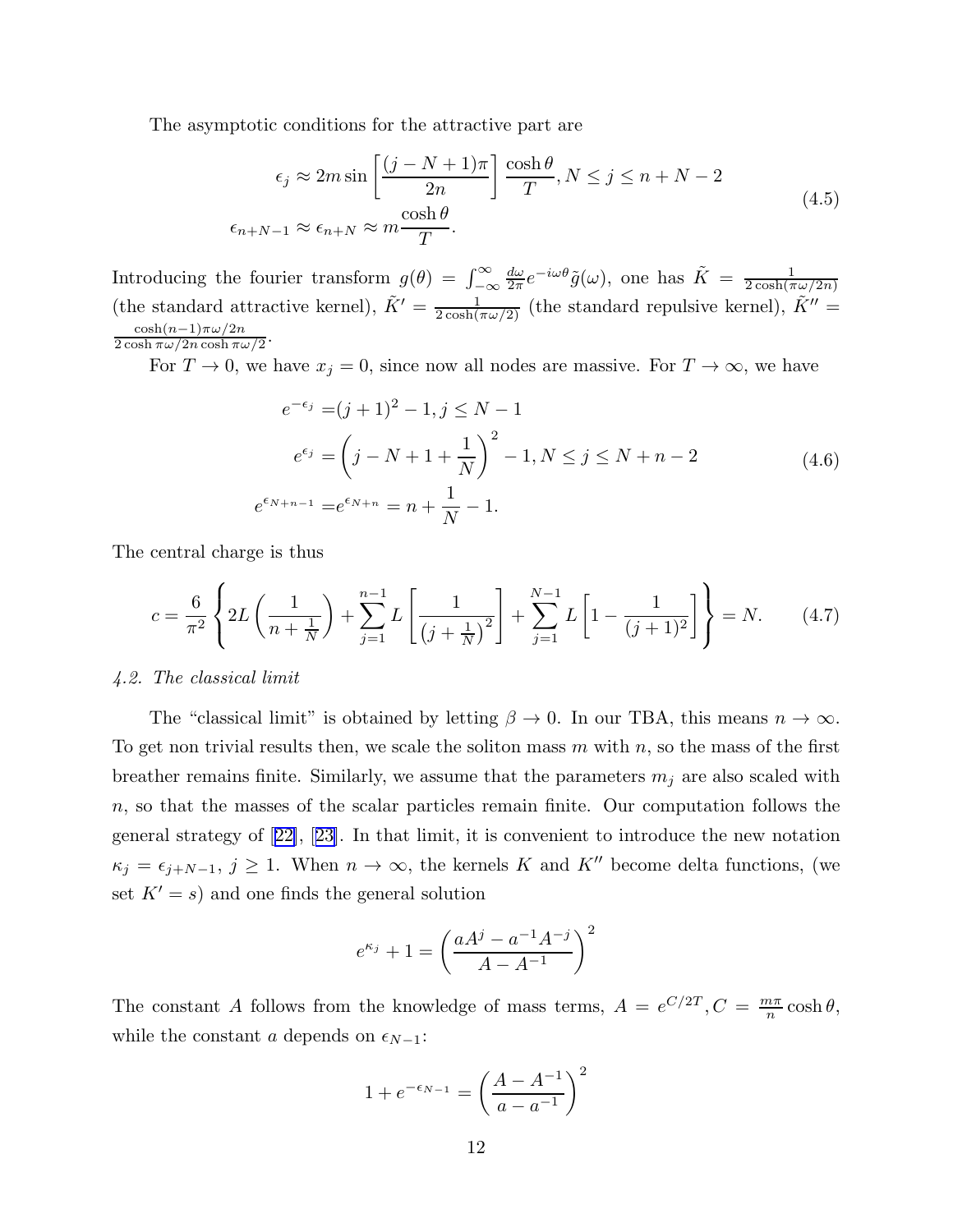<span id="page-13-0"></span>In that limit, the equation satisfied by  $\epsilon_{N-1}$  is

$$
\epsilon_{N-1} = -s * \ln(1 + e^{-\epsilon_{N-2}}) - \frac{1}{2} \ln(1 + e^{-\epsilon_{N-1}}) - \frac{1}{2} \ln(1 + e^{-\epsilon_{N-1}}) + \left(\Lambda + \frac{1}{2}\right) \frac{C}{T}
$$

where  $\Lambda = \frac{m_{N-1}}{m}$ .

Let us then define

$$
\epsilon'_{N-1} = s * \ln\left(1 + e^{\epsilon_{N-2}}\right) + \Lambda \frac{C}{T}.
$$

By simple algebra, one finds that the following holds

$$
1 + e^{-\epsilon_{N-1}} = \left(1 + e^{-\epsilon_N}\right)\left(1 + e^{-\epsilon'_{N-1}}\right)
$$

together with

$$
\epsilon_N = (\Lambda + 1)\frac{C}{T} - s * \ln(1 + e^{-\epsilon_{N-2}})
$$

We can thus trade completely the right hand side of the diagram for an additional node, and get the equations (recall  $s = K', \tilde{s} = \frac{1}{2 \cosh(\pi \omega/2)}$ )

$$
\epsilon_j = \frac{M_j \cosh \theta}{T} - \sum_k N_{jk} s * \ln \left( 1 + e^{-\epsilon_k} \right), j = 1, \dots, N,
$$
\n(4.8)

where the TBA diagram is a D diagram with  $N$  nodes

$$
\begin{array}{ccc}\n1 & 2 & N-3 & N-1 \\
& \bigotimes & N-2 & N-2 \\
& & & \bigotimes & N-2 \\
& & & \bigotimes & N\n\end{array}
$$

and masses, in that limit are  $M_1 = m_1 \frac{\pi}{n}$  $\frac{\pi}{n}, \ldots, M_{N-1} = m_{N-1} \frac{\pi}{n}$  $\frac{\pi}{n}$ , and  $M_N = M_{N-1} + m\frac{\pi}{n}$ .

We can now compute the free energy. Its general expression is

$$
\frac{F}{T} = -\sum_{j=1}^{\infty} j \int \frac{d\theta}{2\pi} C(\theta) \ln\left(1 + e^{-\kappa_j}\right) - \sum_{j=1}^{N-1} \frac{m_j}{m} \int \frac{d\theta}{2\pi} C(\theta) \ln\left(1 + e^{-\epsilon_j}\right). \tag{4.9}
$$

By using the basic TBA equation

$$
\kappa_j \approx \frac{jC}{T} + 2\sum_{k=1}^{\infty} k \ln(1 + e^{-\kappa_k}) - \ln(1 + e^{-\epsilon_{N-1}}),
$$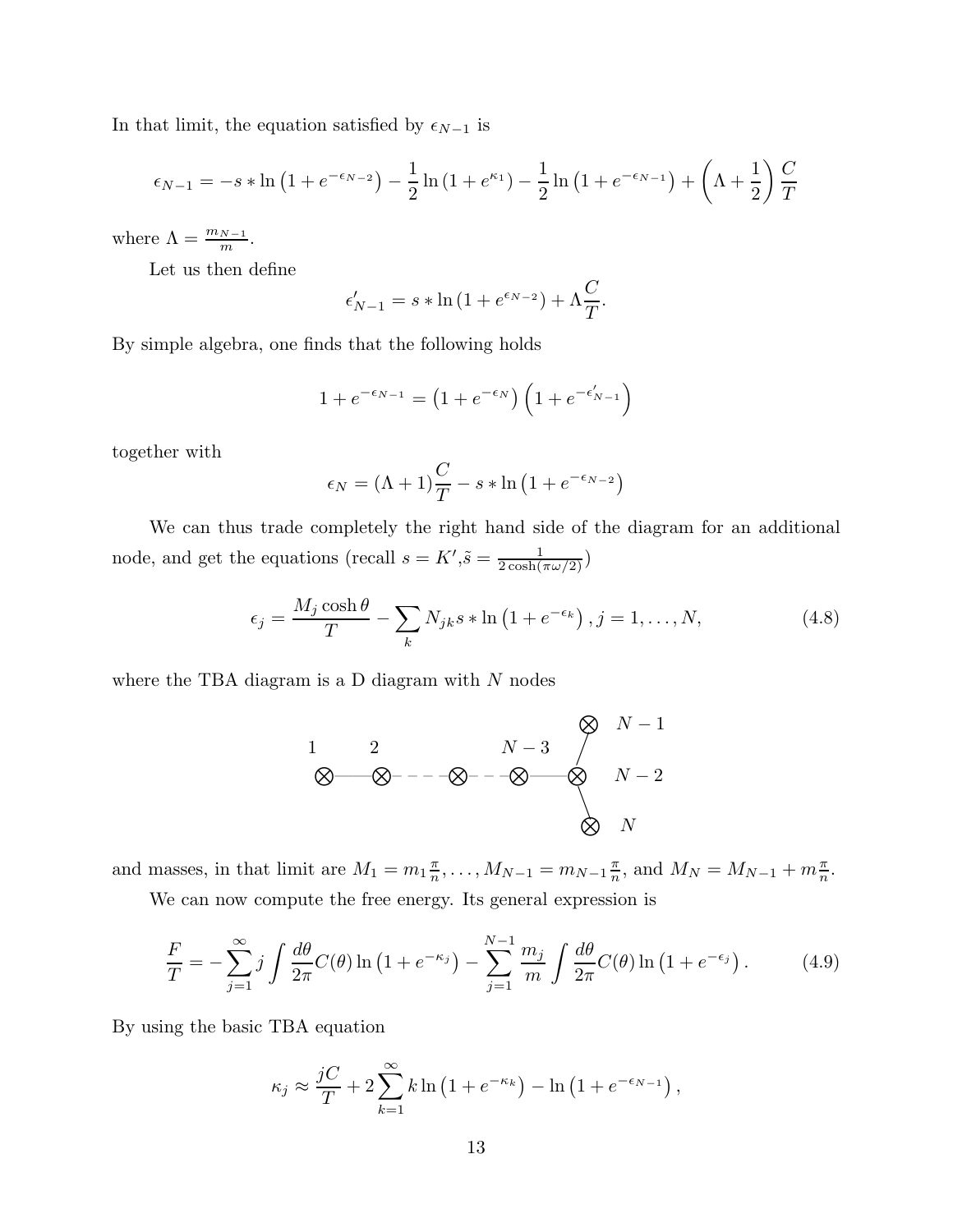one finds after a few simple manipulations

$$
\frac{F}{T} = -\sum_{j=1}^{N} \int \frac{d\theta}{2\pi} M_j \cosh\theta \ln\left(1 + e^{-\epsilon_j}\right) + \int \frac{d\theta}{2\pi} m \cosh(\theta) \ln\left(1 - e^{-M \cosh(\theta/T)}\right). \tag{4.10}
$$

Here, the new mass  $M_N = M_{N-1} + \frac{m\pi}{n}$  $\frac{n\pi}{n}$  as before, and  $M = \frac{m\pi}{n}$  $\frac{n\pi}{n}$ .

The results of the classical limit are therefore equations([4.8](#page-13-0)) and (4.10). This means, the classical limit is made up of  $N$  particles scattering in a non trivial way, plus a decoupled free boson.

In the particular case of the generalized supersymmetric sine-Gordon model, all the masses  $M_j$  but the  $N^{th}$  one vanish: the system [\(4.8\)](#page-13-0) reproduces the well known TBA for  $Z_N$ field theories perturbed by the parafermion field [[24](#page-27-0)], as is expected from letting  $\beta \to 0$ in the action.

In the particular case  $N = 2$ , there is no node  $N - 2$ , and the TBA system is trivial. The system decouples into two free fermions of masses  $\frac{m_1\pi}{n}$  and  $(m_1+m)\frac{\pi}{n}$  $\frac{\pi}{n}$ , and a free boson of mass  $\frac{m\pi}{n}$ . This is again expected from the action, and a rather non trivial check from the point of view of the TBA. The mass for the free boson certainly arises from counter terms analogous to ones arising in the  $\mathcal{N}=1$  supersymmmetric action [\[25](#page-27-0)] (for more discussion about this, see next section). It also follows that, in the classical limit, the correspondence between masses in the TBA and bare couplings goes, assuming  $a^2 \leq b^2$ , as

$$
m_1 \propto a^2
$$
  
\n
$$
m \propto (b^2 - a^2),
$$
\n(4.11)

where m is the mass of the first breather, and  $m_1$  the mass of the scalar particle. In the more general case, the decoupled free boson presumably gets its mass from a counter term still analogous to what happens in the supersymmetric case [\[25](#page-27-0)]. The rest of the TBA corresponds to a non trivial theory, with  $N$  species of  $Z_N$  parafermions interacting. It is interesting to discuss in more details the case  $N = 3$ . There, the TBA is based on the diagram

$$
\begin{array}{cc}\n1 & 2 & 3 \\
\otimes & \otimes & \otimes\n\end{array}
$$

with central charge  $c = 2$ . Observe that this value can be obtained by  $2 = \frac{1}{2} + \frac{7}{10} + \frac{4}{5}$  $\frac{4}{5}$ , corresponding to the sum of the central charges for the Ising, tricritical and tetracritical Ising model (or, alternatively, the Ising and tricritical Ising models, and the 3 state Potts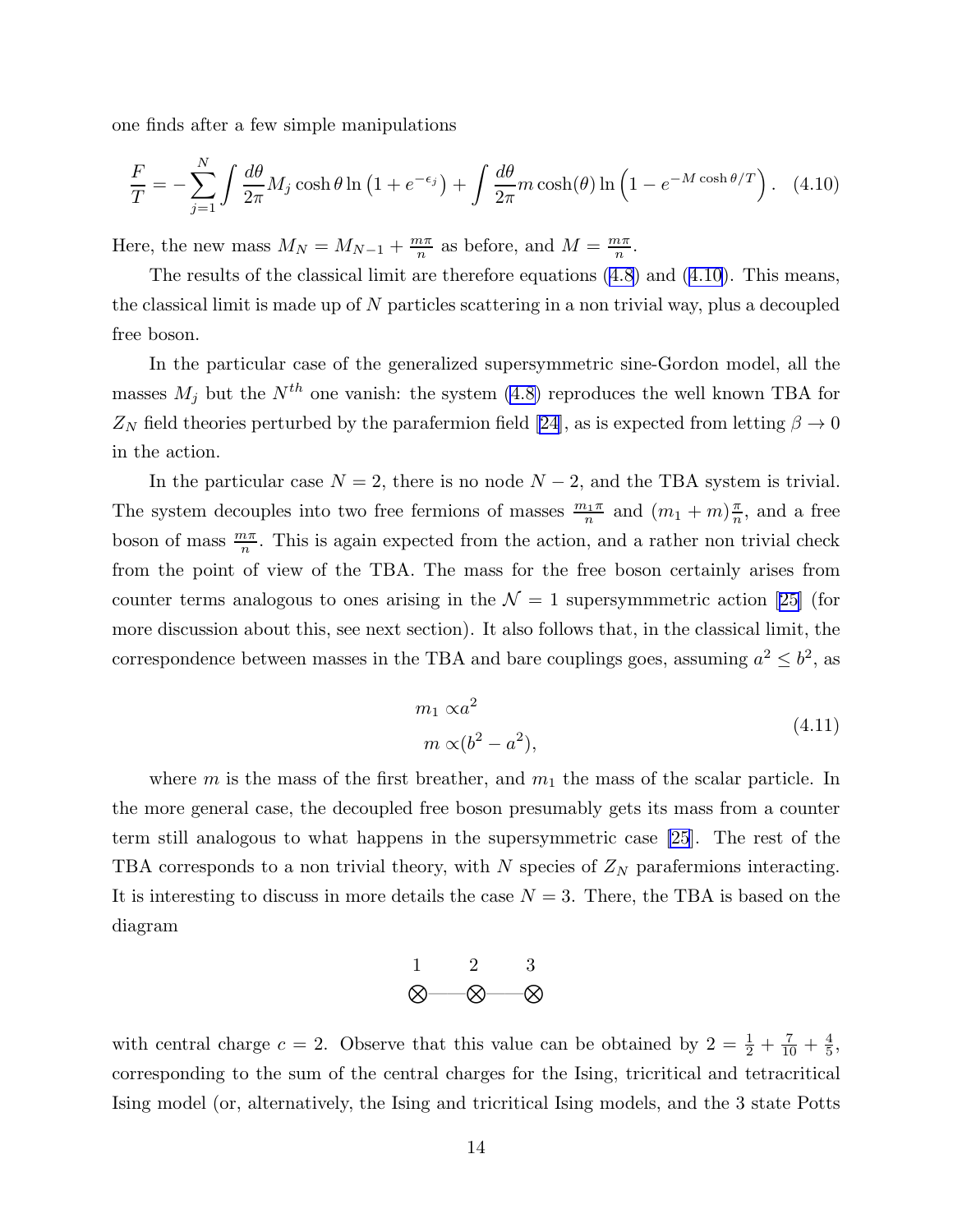model). Remarkably, the weight  $h=\frac{2}{3}$  $\frac{2}{3}$  of our three parafermions  $\Psi^{(j)}$  can be recovered by using fields of these minimal conformal field theories. The three fields  $\Phi_{13}^{(4/5)}$ ,  $\Phi_{13}^{(7/10)}\Phi_{33}^{(4/5)}$ 33 and  $\Phi_{13}^{(1/2)}\Phi_{33}^{(7/10)}\Phi_{33}^{(4/5)}$  (where lower labels are labels of the Kac table, upper labels are the central chagres) do have conformal weights  $h = \frac{2}{3}$  $\frac{2}{3}$ . One might be tempted to infer that the foregoing TBA also describes the perturbation of this product of three theories by a combination of these three fields. This cannot be true however: it is easy to check that the operator algebra of these three fields cannot be reproduced by using our parafermion fields only, due for instance to the appearance of powers  $1/15$  and  $19/15$ . More generally, a TBA like

$$
\begin{matrix} 1 & 2 & M \\ \bigotimes \hspace{-0.6cm} \bigotimes -\hspace{-0.6cm} \bigotimes -\hspace{-0.6cm} -\hspace{-0.6cm} \bigotimes \hspace{-0.6cm} \bigotimes \hspace{-0.6cm} \bigotimes \hspace{-0.6cm} \bigotimes \hspace{-0.6cm} \bigotimes \hspace{-0.6cm} \bigotimes \hspace{-0.6cm} \bigotimes \hspace{-0.6cm} \bigotimes \hspace{-0.6cm} \bigotimes \hspace{-0.6cm} \bigotimes \hspace{-0.6cm} \bigotimes \hspace{-0.6cm} \bigotimes \hspace{-0.6cm} \bigotimes \hspace{-0.6cm} \bigotimes \hspace{-0.6cm} \bigotimes \hspace{-0.6cm} \bigotimes \hspace{-0.6cm} \bigotimes \hspace{-0.6cm} \bigotimes \hspace{-0.6cm} \bigotimes \hspace{-0.6cm} \bigotimes \hspace{-0.6cm} \bigotimes \hspace{-0.6cm} \bigotimes \hspace{-0.6cm} \bigotimes \hspace{-0.6cm} \bigotimes \hspace{-0.6cm} \bigotimes \hspace{-0.6cm} \bigotimes \hspace{-0.6cm} \bigotimes \hspace{-0.6cm} \bigotimes \hspace{-0.6cm} \bigotimes \hspace{-0.6cm} \bigotimes \hspace{-0.6cm} \bigotimes \hspace{-0.6cm} \bigotimes \hspace{-0.6cm} \bigotimes \hspace{-0.6cm} \bigotimes \hspace{-0.6cm} \bigotimes \hspace{-0.6cm} \bigotimes \hspace{-0.6cm} \bigotimes \hspace{-0.6cm} \bigotimes \hspace{-0.6cm} \bigotimes \hspace{-0.6cm} \bigotimes \hspace{-0.6cm} \bigotimes \hspace{-0.6cm} \bigotimes \hspace{-0.6cm} \bigotimes \hspace{-0.6cm} \bigotimes \hspace{-0.6cm} \bigotimes \hspace{-0.6cm} \bigotimes \hspace{-0.6cm} \bigotimes \hspace{-0.6cm} \bigotimes \hspace{-0.6cm} \bigotimes \hspace{-0.6cm} \bigotimes \hspace{-0.6cm} \bigotimes \hspace{-0.6cm} \bigotimes \hspace{-0.6cm} \bigotimes \hspace{-0.6cm} \bigotimes \hspace
$$

has a central charge that can be written as  $c = c_1 + c_2 + \ldots + c_M$ , where  $c_M = 1 - \frac{6}{(M+2)(M+3)}$ . The conformal weight of the perturbing operator is  $h = \frac{M-1}{M}$ , which can be reproduced by M fields of the form  $\Phi_{13}^{(c_m)}\Phi_{33}^{(c_{m+1})}\dots\Phi_{33}^{c_M}$ ,  $m=1,\dots,M$ . While it is tempting to speculate that ther TBA does describe the product of M minimal models perturbed by a combination of these fields, this result does not seem to be true.

#### 5. Numerical check

To check the validity of the TBA besides the qualitative features we just discussed, one needs to compare the result for the free energy [\(3.3\)](#page-8-0) to perturbative computations. We restrict here to the simplest case  $N = 2$ . Because the action [\(2.13\)](#page-4-0) has two free parameters, reflected in the existence of the two masses  $m_1$  and  $m_2$ , a full consistence check requires at least going to the  $6<sup>th</sup>$  order (odd orders vanish) in perturbation - a really complicated task, as discussed in more details in the appendix. The second order does not give any check but fixes a global scale. The fourth order does contain some information: consistency determines uniquely the relation between the masses and  $a, b$ . In fact, it is not obvious a priori that this relation will be physical: finding it involves solving some quadratic equations whose solutions might well be complex, establishing, in fact, that the TBA is not the right one. We have however always found solutions that are physical, indicating at least that the TBA is consistent to that order. Moreover, the general shape of the functions  $G$  we obtain can be argued to be the right one based on limiting cases, giving us some confidence in the TBA indeed.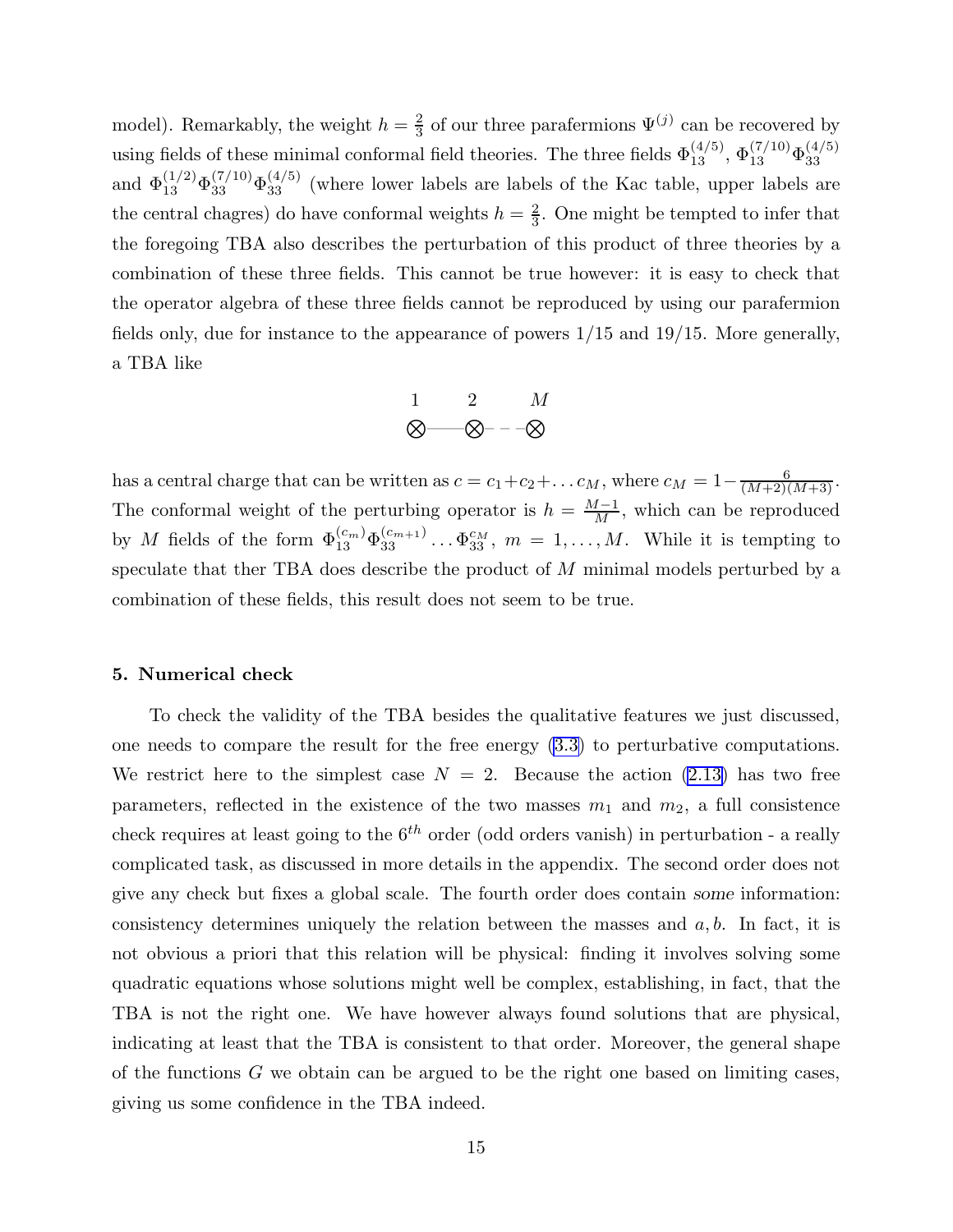As an example let us consider the first non trivial attractive reflectionless case, which correspondsto  $\frac{\beta^2}{8\pi} = \frac{1}{10}$ . We have numerically solved the TBA equations ([4.1](#page-11-0)), ([4.2\)](#page-11-0), [\(4.3](#page-11-0)) with  $N = 2$ ,  $n = 2$  for different values of the mass ratio  $m/m_1$ . The coefficients of the analytic expansion of the running central charge

$$
C(r, m/m_1) = 2 + Br^2 + \sum_{k=1}^{\infty} a_{2k} r^{k(2-g)}
$$
\n(5.1)

are determined by fitting. As a check, the bulk terms of the (extrapolated) limiting cases  $m/m_1 = 0$  and  $m_1/m = 0$ , i.e. the sine-Gordon and the supersymmetric sine-Gordon points, agree with the exact values  $B = 3/\pi$  and  $B = 0$  within an accuracy of 0.1%. In Fig.1 we give the result for the adimensional ratio of coefficients

$$
I = 12 \left\{ \left[ \frac{\Gamma(1/2 + \frac{\beta^2}{8\pi})}{\Gamma(1/2 - \frac{\beta^2}{8\pi})} \right]^2 \frac{\Gamma(-\frac{\beta^2}{4\pi})}{\Gamma(1 + \frac{\beta^2}{4\pi})} \right\}^2 \frac{a_4}{a_2^2}
$$
(5.2)

as a function of the mass ratio  $m/m_1$ .



Fig. 1: TBA result for the ratio I

This curve has to be compared with the same universal ratio determined in the appendix with perturbation theory as a function of  $x = (k_-/k_+)^2$ , shown in Fig.2.

The limiting cases are the sine-Gordon model at  $x = 0$  and the supersymmetric sine-Gordon model at  $x = 1$ .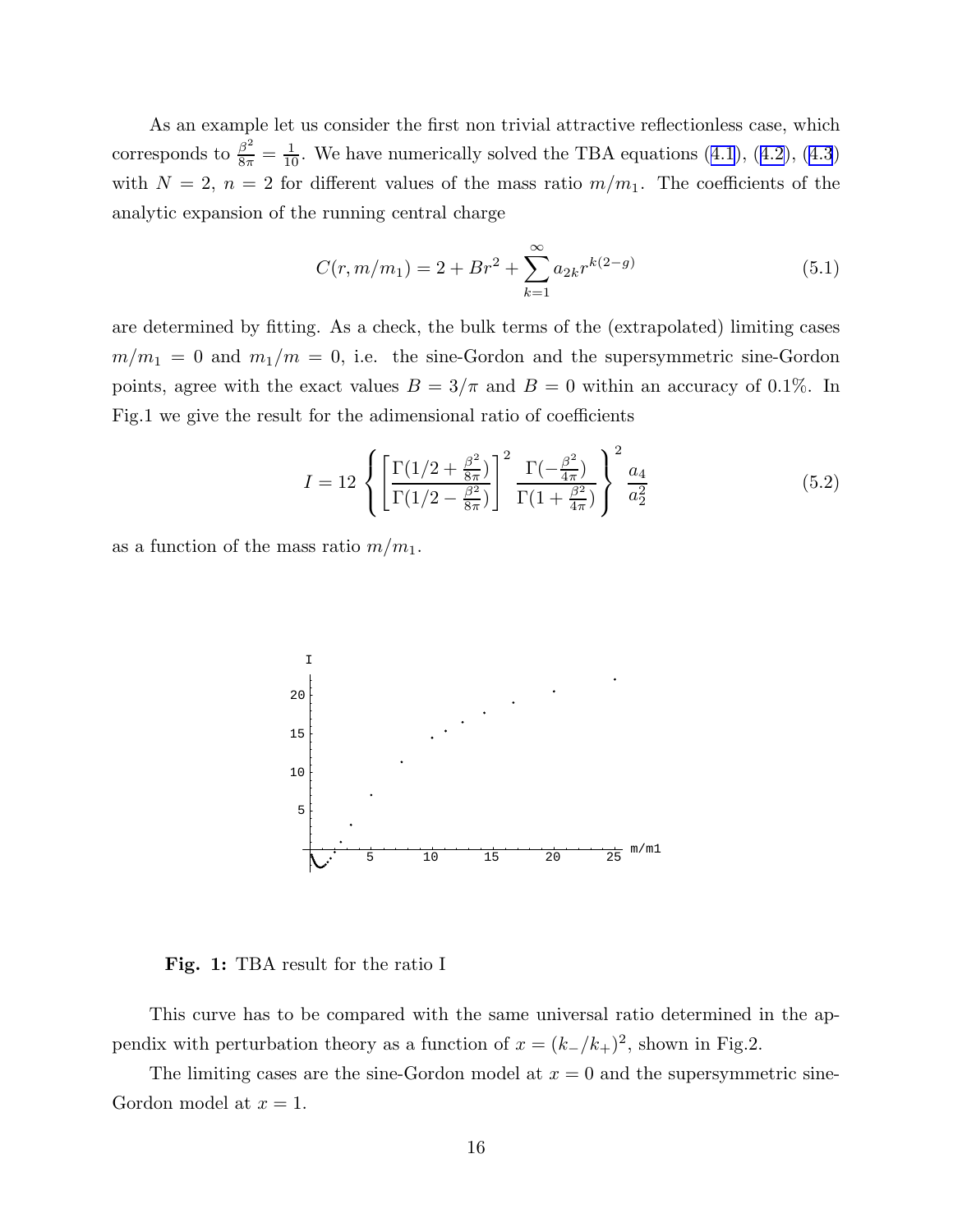

Fig. 2: Perturbative result for ratio I



Fig. 3: "Quasi- classical" behaviour of the ratio of coupling contants

The value of the universal ratio  $I$  at the minimum point found with perturbation theory is  $I_{min}^{pert} = -2.374$  in good agreement with the TBA value  $I_{min}^{TBA} = -2.366$ . Another important check is the value of the universal ratio at the supersymmetric sine-Gordon point: the perturbative result is  $I_{susy}^{pert} = 29.45$  while the TBA value is  $I_{susy}^{TBA} = 29.49$ ,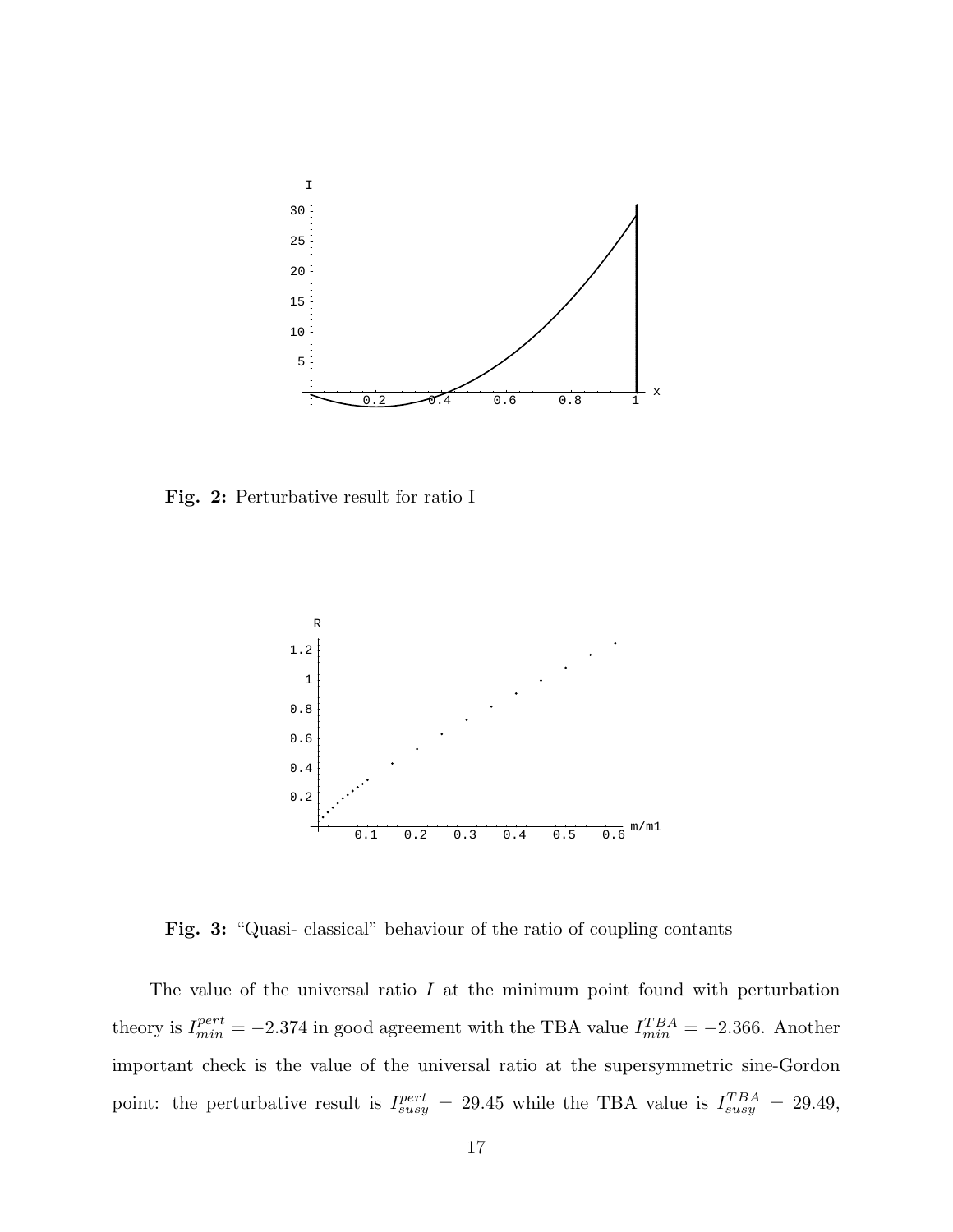confirming therefore the standard analysis<sup>4</sup> of this point

By solving the second order equation in  $(k_-/k_+)^2$  one can extract the dependence of the coupling constants on the mass ratio. In Fig.3 we show that the quantity  $R =$  $(b^2 - a^2)/a^2$  is still, for our value  $\beta^2/8\pi = 1/10$ , almost a linear function of  $m/m_1$ , like in the classical limit  $\beta^2/8\pi \to 0$  where  $R = \frac{m}{m_1}$  $\frac{m}{m_1}$ : moreover, the slope is very close to its classical value of 1/2.

#### 6. Relations with multispin integrable lattice models

The conjectured TBA appears very naturally in an a priori different context: the study of inhomogeneous integrable lattice models of XXZ type with a mixture of different representations. To explain this in a concise manner, we refer the reader to[[26](#page-27-0)], and use similar notations (though the matter is quite standard). We consider thus an integrable model based on  $sl_{q_0}(2)$  R-matrices, whose "vertical space" is an array with spins  $s_1 =$  $s_2 = 1, s_3 = s_4 = 2, \ldots, s_{2N-1} = s_{2N} = N$  and  $s_{2N+i} = s_i$  otherwise, ie made of blocks representing the  $N$  first values of  $SU(2)$  spin. The associated spectral parameters alternate  $u_1 = -u_2 = i \frac{\Lambda + \lambda_1}{2}$  $\frac{+\lambda_1}{2}, \ldots, u_{2N-1} = -u_{2N} = i \frac{\Lambda + \lambda_N}{2}$  $\frac{d^2N}{2}$ , and  $u_{2N+i} = u_i$  otherwise. The anisotropy is determined by the quantum group parameter  $q_0 = \exp\left(\frac{i\pi}{\gamma + i}\right)$  $_{\gamma+N}$  $\big)$ . For hamiltonian we chose

$$
H = \frac{-1}{t} \frac{d}{du} \ln \left\{ t^1 \left( i \frac{\Lambda + \lambda_1}{2} + u \right) \left[ t^1 \left( -i \frac{\Lambda + \lambda_1}{2} - u \right) \right]^{-1} \dots t^N \left( i \frac{\Lambda + \lambda_N}{2} + u \right) \left[ t^N \left( -i \frac{\Lambda + \lambda_N}{2} - u \right) \right]^{-1} \right\} \Big|_{u=0}.
$$
\n(6.1)

Here,  $t^s$  denotes the transfer matrix based on the foregoing vertical space and a "horizontal" space" is a representation of spin s. The whole geometry can be illustrated on the following picture



 $4$  That is, no counter term is necessary to make the action supersymmetric and integrable away from  $\beta = 0$ .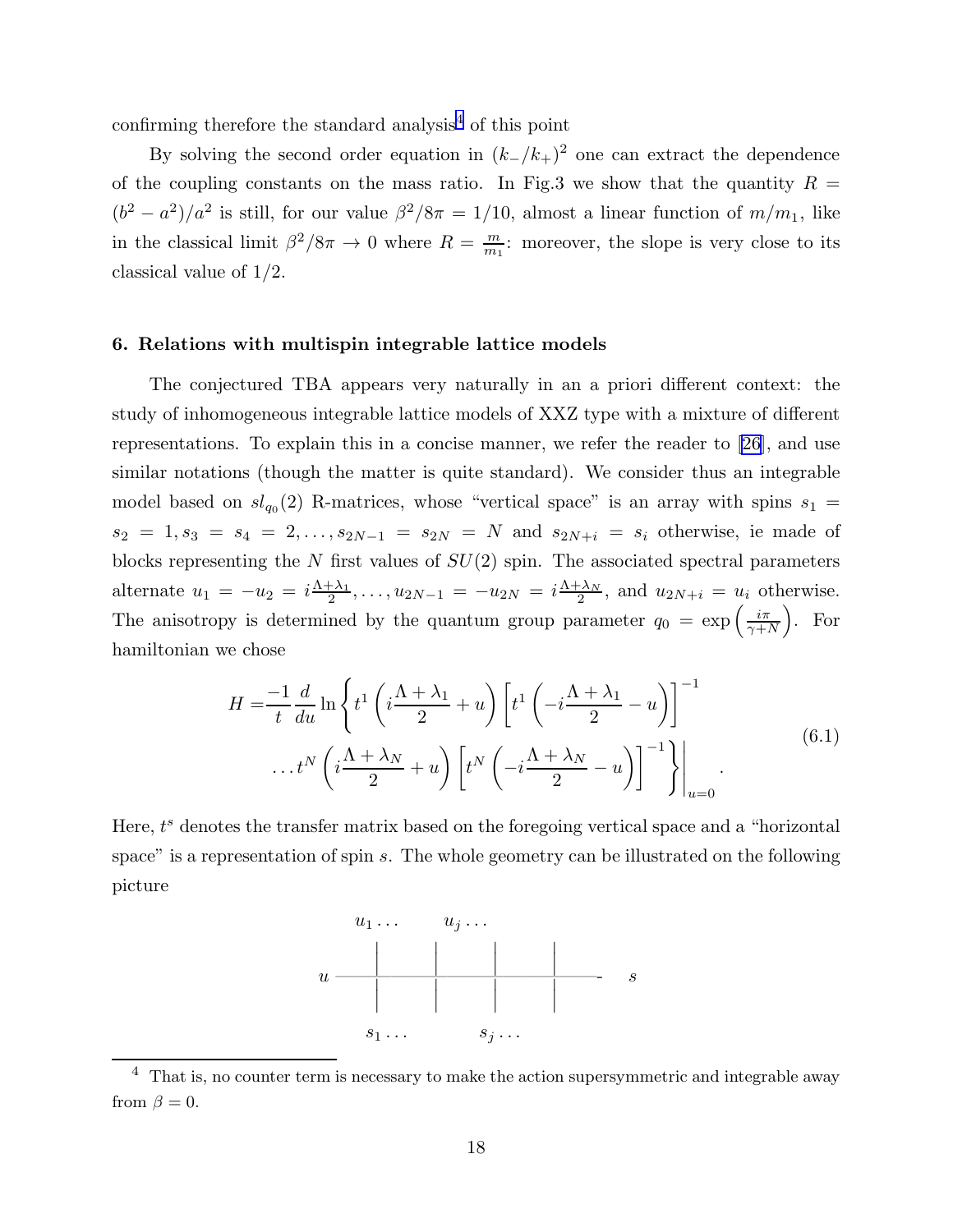In the case of an array with a single type of spin  $j$ , the physical equations are well known to be encoded in a TBA identical to what we studied above for  $\frac{\beta^2}{8\pi} = \frac{\gamma}{N(\gamma - 1)}$  $\frac{\gamma}{N(\gamma+N)}$ , but with a mass term on node  $j$  only. In this more general case, it is straightforward to show that one gets now a mass term for each of the  $N$  first nodes, with masses

$$
m_j = M \exp\left(-\frac{(\gamma + N)}{2}\lambda_j\right),\tag{6.2}
$$

where  $M=\frac{4}{\Delta}$  $\frac{4}{\Delta} \exp \left(-\frac{(\gamma+N)}{2} \Lambda\right).$ 

By taking the continuum limit, this local integrable lattice model will give rise to an integrable quantum field theory that has exactly the TBA conjectured in section 3. This indicates that this TBA is more than an abstract set of equations, but must be related to a genuine quantum field theory: we conjecture this field theory is nothing but [\(2.6\)](#page-2-0).

It is interesting to observe that the same TBA would also be obtained by chosing a uniform spectral parameter (eg all  $\lambda_j = 0$ ) but by putting different amounts of the variousspins, with densities proportional to the masses  $m_j$ ; see [[27](#page-27-0)] for more details on this approach. In the latter reference in particular, S matrices are directly derived from the lattice regularization, and agree with the results of section 3. In the context of lattice models, central charges have also been computed with TBA similar to ours[[28\]](#page-27-0),[[29\]](#page-27-0)

### 7. Impurity problems

The same argument of perturbative integrability carries through in the case of impurity problems [\[30](#page-27-0)]. Consider thus the problem with free bosons  $\Phi_i$ ,  $\Phi$  in the bulk, and an interaction term at the boundary

$$
H_{bdr} = \left(\sum_{j=1}^{N} a_j \Psi^{(j)}(0)\right) S^{-} e^{i\beta \Phi(0)} + \text{ conjugate.}
$$
 (7.1)

Here,  $S^{\pm}$  are raising and lowering operators in a spin  $j^5$  representation of the quantum group  $sl(2)_{q_0}$  (here the deformation parameter is not the same than the one appearing in the S-matrices earlier, but rather the one of the lattice model above,  $q_0 = \exp\left(\frac{i\pi}{\gamma + i}\right)$  $\gamma+N$  ). Note that only the right moving part of the fields appears in the action, but that the bosons  $\phi$ ,  $\Phi$  all have Neumann boundary conditions, ie their right and left moving components are

<sup>5</sup> In our conventions, the fundamental has spin one.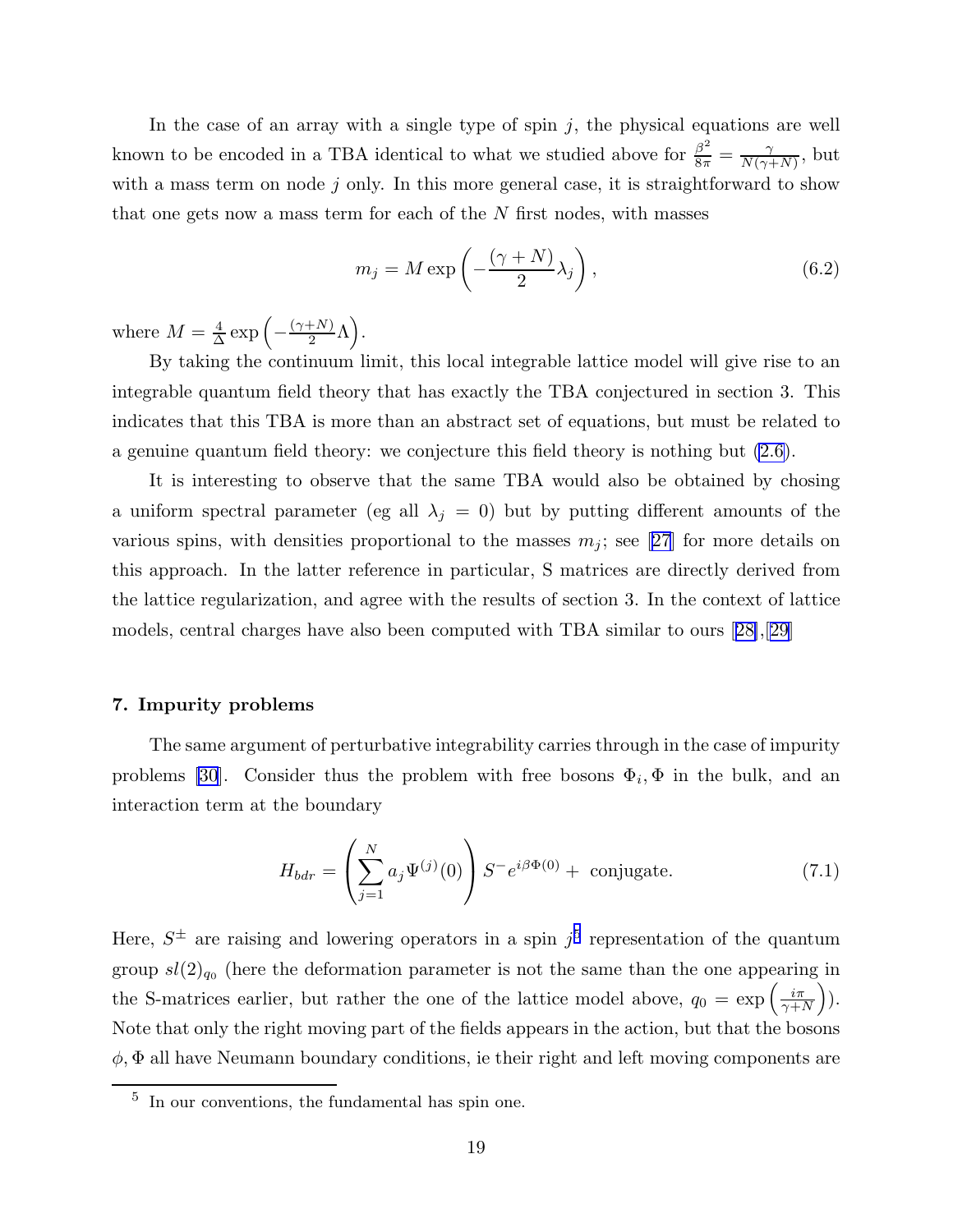<span id="page-20-0"></span>identical at the boundary. Alternatively, one could thus express the boundary perturbation with the total fields, and exponentials of half the argument. A particular case is where the boundary spin is in a "cyclic" representation, and can be gauged away[[31\]](#page-27-0),[[32\]](#page-27-0). One finds then

$$
H_{bdr} = \sum_{j=1}^{N} \lambda_j \exp i \left( \phi_j + \beta \Phi \right) + \text{ conjugate}, \tag{7.2}
$$

with  $\lambda_j$  defined in [\(2.20](#page-6-0)).

In the simplest case of the repulsive regime, and for  $\gamma$  an integer, the boundary free energy for spn j with  $j \leq \gamma + N - 2$  reads, as in the usual anisotropic Kondo problem,

$$
F_{bdr} = -T \int \frac{d\theta}{2\pi} \frac{1}{\cosh(\theta - \theta_B)} \ln(1 + e^{-\epsilon_j}). \tag{7.3}
$$

Here,the  $\epsilon_j$  are obtained by solving the TBA system ([3.2](#page-8-0)) in the massless limit; this means, one sends the masses to zero and the rapidities to  $\infty$ , such that only right moving particles with dispersion relation  $e = p$  remain. In the TBA, the source terms are obtained by the simple substitution  $\cosh \theta \to \frac{1}{2} e^{\theta}$ . The "masses" are simply parameters with the physical dimension of an inverse length. The rapidity  $\theta_B$  is such that  $m_1 e^{\theta_B} \propto a_1^{\frac{N+\gamma}{2}}$ . For the case of the cyclic spin, the free energy reads as (7.3) but with  $j = \gamma + N$ .

It is especially interesting to consider the free energy in the classical limit  $<sup>6</sup>$ . There,</sup> thesame formula (7.3) holds for spin  $j \leq N-2$  and the TBA now given by ([4.8](#page-13-0)). For the spin  $j = N - 1$ , we have, due to some of the foregoing changes of variables,

$$
F_{bdr} = -T \int \frac{d\theta}{2\pi} \frac{1}{\cosh(\theta - \theta_B)} \left[ \ln\left(1 + e^{-\epsilon_{N-1}}\right) + \ln\left(1 + e^{-\epsilon_N}\right) \right]. \tag{7.4}
$$

Finally, for the case of cyclic boundary spin.

$$
F_{bdr} = -T \int \frac{d\theta}{2\pi} \frac{1}{\cosh(\theta - \theta_B)} \ln\left(1 + e^{-\epsilon_N}\right),\tag{7.5}
$$

(in the last formulas, we have subtracted the trivial boundary free energy of the free boson Φ).

Inthe case  $N = 2$ , the problem has been studied in [[34\]](#page-27-0). Take an impurity of spin 1/2, and set  $S^+ = d^+, S^- = d$ . Introducing the Dirac fermion  $\Upsilon = \psi + i\chi$ , the boundary action reads

$$
\frac{a-b}{2} \left(\Upsilon^+d^+ + \Upsilon d\right) + \frac{a+b}{2} \left(\Upsilon d^+ + \Upsilon^+d\right)
$$

 $6$  This is usually called the "Toulouse" limit in the context of impurity problems [\[33](#page-27-0)]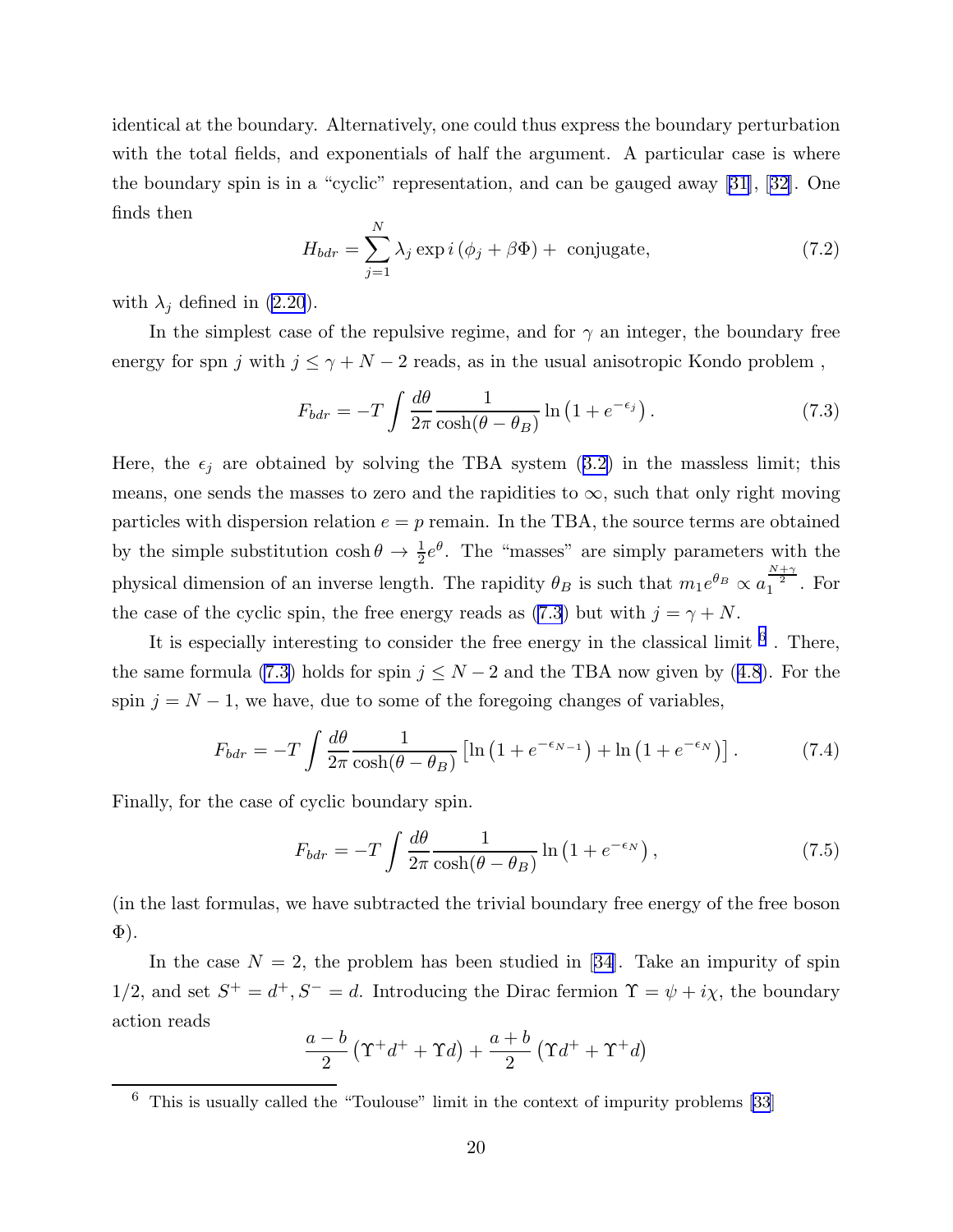According to [\(7.4\)](#page-20-0), the free energy in the spin  $1/2$  case (ie  $j = 1$  in our notations), reads, using notations of section 2,

$$
F_{bdr} = -T \int \frac{d\theta}{2\pi} \left[ \frac{1}{\cosh(\theta - \theta_B)} + \frac{1}{\cosh(\theta - \theta'_B)} \right] \ln\left(1 + e^{-e^{\theta}/T}\right),\,
$$

where we have made a shift of the variable of integration, and thus  $e^{\theta_B}/e^{\theta'_B} \propto \frac{a^2}{b^2}$  $\frac{a^2}{b^2}$ . In terms of the  $\lambda, \mu$  variables describing the couplings to the different channels, this reads  $e^{\theta_B}/e^{\theta'_B} \propto$  $\left(\frac{\lambda-\mu}{\lambda+\mu}\right)$  $\big)^2$ ,in agreement with results of [[34\]](#page-27-0).

For general N, and when all the masses  $m_k$  but  $m_N$  vanish (the standard generalized supersymmetric case) we obtain from([7.5](#page-20-0)) the ratio of degeneracy factors in the UV and IR  $\frac{g_{UV}}{g_{IR}} = \sqrt{N}$ , corresponding to a flow from free to fixed boundary conditions in the  $Z_N$  model. In general, we have here the solution of a multiboson problem with arbitrary couplings; when  $N = 3$  for instance, this means that the problem with boundary perturbation

$$
\lambda \cos \phi_1 + \mu \left( \cos \phi_2 + \cos \phi_3 \right)
$$

is integrable. Rexpressing the bosons  $\phi$  in terms of the independent bosons  $\Phi$ , we obtain a two boson problem that is nothing but a quantum wire problem: see [\[16](#page-27-0)] for more details.

# 8. Conclusions

We feel there is more to understand in the theories we have addressed. The relation with the bare Bethe ansatz solutions of [\[13](#page-27-0)], [\[14](#page-27-0)] in the color isotropic case is poorly understood, as discussed in the text. The scattering theory we have proposed is rather mysterious, and we have not answered the question of what the scalar particles have to do with the flavor symmetry breaking. The problem of analytically determining the relation between the action parameters  $a_j$  and the masses  $m_j$  remains in general open. Finally, we have restricted to positive coefficients  $a_j$  in the problem, but it is clear that the perturbations will not always be massive if we allow some of these coefficients to be negative: where the theories flow to in that case is also an open question.

Acknowledgments: We thank N. Andrei F. Lesage, and Al. Zamolodchikov for many useful discussions.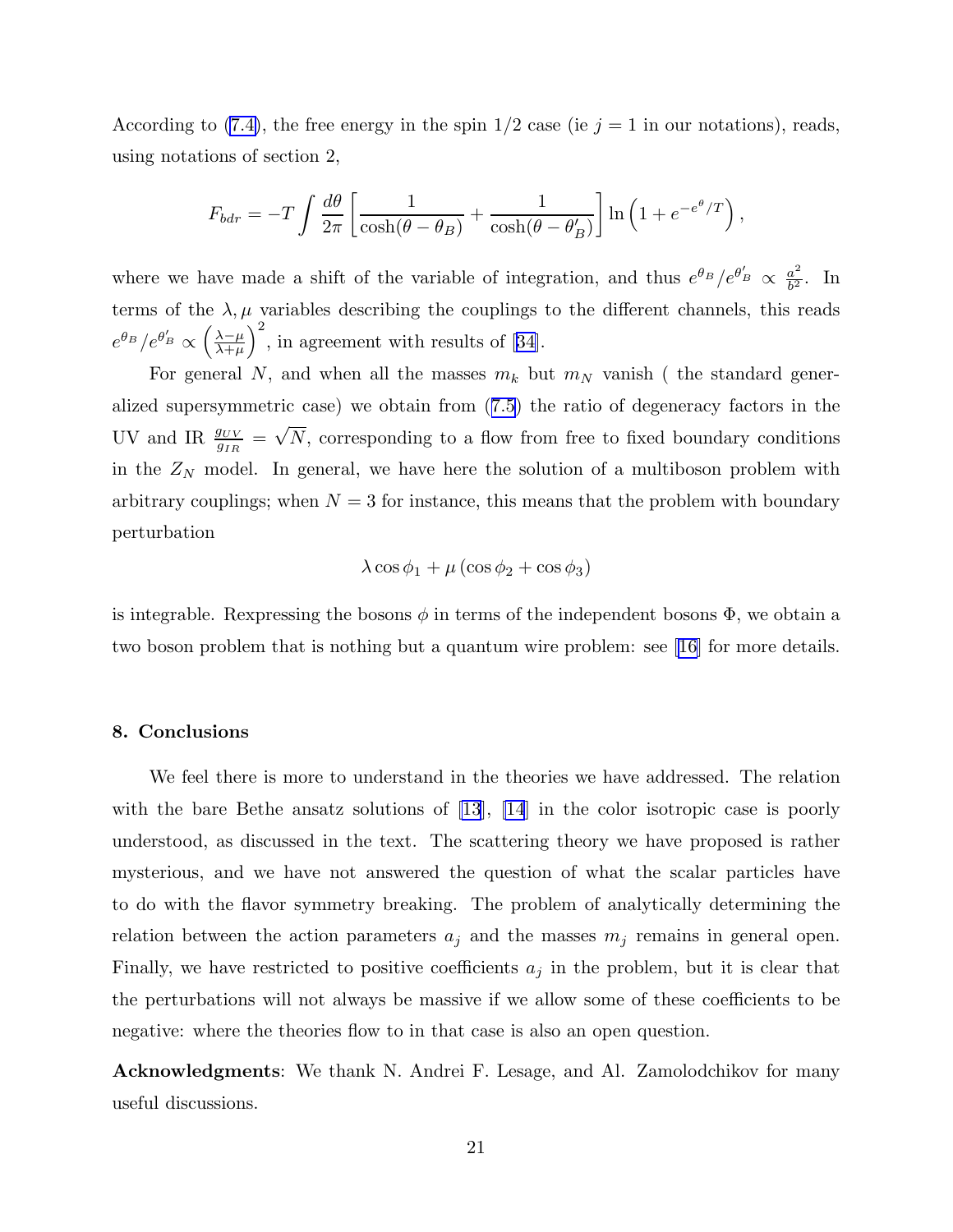# 9. Appendix

As a check of the correctness of our solution we now compute with conformal perturbation theory the free energy for the case  $N = 2$ . The result has to be compared with the free energy obtained by numerically solving the TBA equations. Let's consider the system in the strip geometry  $(R, L)$  defined by the action  $A = A_{cft} - \int_{strip} \Phi_{int}$ , where the interaction is given by  $(2.6)$ . The dimensionless running central charge

$$
C(R, a, b) = \lim_{L \to \infty} \frac{6R}{\pi L} \ln Z[R, L] = \frac{6R^2}{\pi} F
$$
\n
$$
(9.1)
$$

becomes in perturbation theory

$$
C(R, a, b) = c_{UV} + 12 \lim_{L \to \infty} \frac{R}{2\pi L} \sum_{k=2}^{\infty} \frac{1}{k!} \int_{strip} d^2w_1 \cdots d^2w_k < \Phi_{int}(w_1) \cdots \Phi_{int}(w_k) >^c.
$$
\n(9.2)

The first correction  $k = 2$  is ultraviolet divergent for any real value of  $\beta^2$ , the anomalous dimension of the perturbing operator being  $\Delta = 1/2 + \frac{\beta^2}{8\pi}$  $\frac{\beta^2}{8\pi}$ . Whatever regularization we choose, for example a radially ordered one [\[35](#page-28-0)], we obtain a divergent part, to be subtracted by a constant counterterm in the lagrangian, and a universal part. The counterterm contains a possible finite contribution giving rise to a non-universal bulk term which has to be fixed by a normalization condition. This condition is  $C(R, a, b) \to 0$  when  $R \to \infty$ . In practice the bulk term will be determined by comparison with the TBA result, while in integrable theories with only one mass scale it can be computed analytically. Taking into account the first non trivial correction, the running central charge reads

$$
C(R, a, b) = c_{UV} + c_{bulk}(R, a, b) +
$$
  

$$
6(2\pi)^{\frac{\beta^2}{2\pi}} \left[ \frac{\Gamma(1/2 + \frac{\beta^2}{8\pi})}{\Gamma(1/2 - \frac{\beta^2}{8\pi})} \right]^2 \frac{\Gamma(-\frac{\beta^2}{4\pi})}{\Gamma(1 + \frac{\beta^2}{4\pi})} \left[ (a^2 + b^2) R^{1 - \frac{\beta^2}{4\pi}} \right]^2.
$$
 (9.3)

The theory depends on the pair of massive coupling constants  $(a, b)$ , or alternatively on the two masses  $(m1, m)$ . Since we are going to compare our perturbative expansion with the TBA result it is useful to introduce the dimensionless coupling constants  $(k_{\pm}, k_{-})$ and to make explicit the dependence on the mass ratio:  $a^2 + b^2 = k_+(m/m_1) m^{1-\frac{\beta^2}{4\pi}}$  and  $a^2 - b^2 = k_-(m/m_1) m^{1-\frac{\beta^2}{4\pi}}$ . Defining the dimensionless quantity  $r = mR$ , the second order running central charge becomes

$$
C(r, m/m_1) = 2 + c_{bulk}(m/m_1) r^2 +
$$
  
6  $(2\pi)^{\frac{\beta^2}{2\pi}} \left[ \frac{\Gamma(1/2 + \frac{\beta^2}{8\pi})}{\Gamma(1/2 - \frac{\beta^2}{8\pi})} \right]^2 \frac{\Gamma(-\frac{\beta^2}{4\pi})}{\Gamma(1 + \frac{\beta^2}{4\pi})} [k_{+}(m/m_1)]^2 r^{2 - \frac{\beta^2}{2\pi}}.$  (9.4)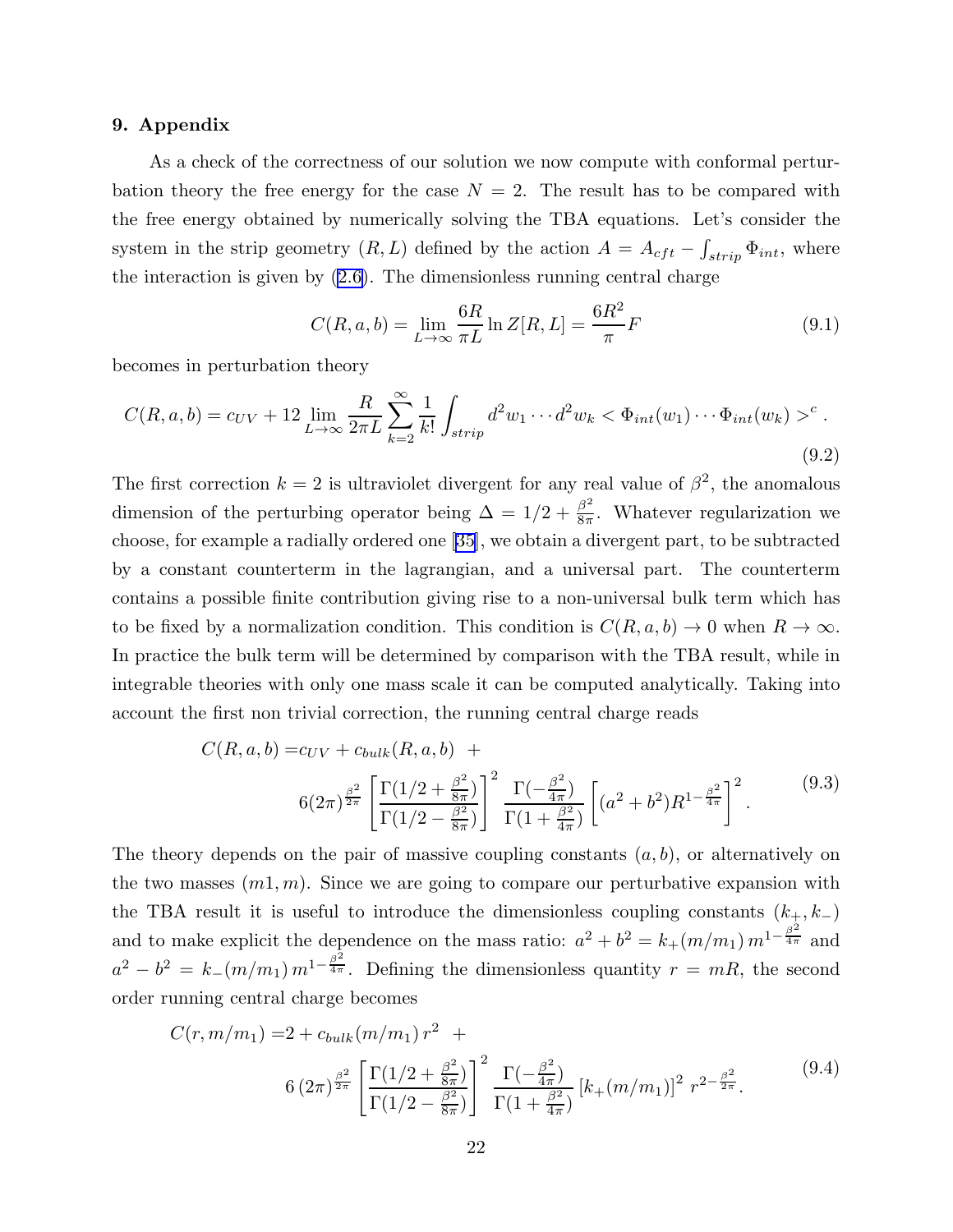Let's consider the case  $\beta^2$  <  $2\pi$ , which includes the attractive regime. The only UV divergence of perturbation theory is the one that occurs at second order. All the other perturbative contributions are UV finite. The third order correction is zero because the unperturbed three points correlation function of the interaction is zero by charge neutrality. In order to compute the fourth order correction we map the w-strip onto the z-plane,  $z = \exp(i2\pi w/R)$ , and we express by Wick theorem the unperturbed four points correlation function

$$
G = 2\left| \frac{(a^2 - b^2)^2}{z_{12}z_{34}} - \frac{(a^2 + b^2)^2}{z_{13}z_{24}} + \frac{(a^2 + b^2)^2}{z_{14}z_{23}} \right|^2 \left[ \frac{|z_{12}| |z_{34}|}{|z_{13}| |z_{14}| |z_{23}| |z_{24}|} \right]^{\frac{\beta^2}{2\pi}} + \text{Perm.} \tag{9.5}
$$

to which we have to subtract the disconnected term

$$
D = 4(a^2 + b^2)^4 \left\{ \left[ \frac{1}{|z_{12}| \, |z_{34}|} \right]^{2 + \frac{\beta^2}{2\pi}} + \left[ \frac{1}{|z_{13}| \, |z_{24}|} \right]^{2 + \frac{\beta^2}{2\pi}} + \left[ \frac{1}{|z_{14}| \, |z_{23}|} \right]^{2 + \frac{\beta^2}{2\pi}} \right\}.
$$
 (9.6)

It is useful to rewrite the correlation function as the sum of two pieces

$$
G_1 = 2\left[\frac{(a^2 - b^2)^4}{|z_{12}|^2 |z_{34}|^2} + \frac{(a^2 + b^2)^4}{|z_{13}|^2 |z_{24}|^2} + \frac{(a^2 + b^2)^4}{|z_{14}|^2 |z_{23}|^2}\right] \left[\frac{|z_{12}| |z_{34}|}{|z_{13}| |z_{14}| |z_{23}| |z_{24}|}\right]^{\frac{\beta^2}{2\pi}} + \text{Perm.} \tag{9.7}
$$

and

$$
G_2 = 2 \left[ -\frac{(a^4 - b^4)^2}{z_{12} z_{34} z_{13}^* z_{24}^*} + \frac{(a^4 - b^4)^2}{z_{12} z_{34} z_{14}^* z_{23}^*} - \frac{(a^2 + b^2)^4}{z_{13} z_{24} z_{14}^* z_{23}^*} + \text{c.c.} \right] \left[ \frac{|z_{12}| |z_{34}|}{|z_{13}| |z_{14}| |z_{23}| |z_{24}|} \right]^{\frac{\beta^2}{2\pi}}
$$
  
+ Perm. (9.8)

and to compute the perturbation integral as the sum of the two corresponding integrals  $\int (G_1 - D)$  and  $\int G_2$ , both separately UV-finite. As a result, the fourth order term is the sum  $C^{(4)} = C_1^{(4)} + C_2^{(4)}$  where

$$
C_1^{(4)} = 12 \lim_{L \to \infty} \frac{R}{2\pi L} \int_{strip} d^2 w_1 \cdots d^2 w_4 \left[ G_1 - D \right] \Big|_{strip} \tag{9.9}
$$

and

$$
C_2^{(4)} = 12 \lim_{L \to \infty} \frac{R}{2\pi L} \int_{strip} d^2w_1 \cdots d^2w_4 \ G_2|_{strip} \ . \tag{9.10}
$$

In the computation of the first integral we take the limit  $L \to \infty$  first, and we cancel the overall volume of the strip  $RL$ , and then we map the infinite strip to the whole z-plane. We thus get

$$
C_1^{(4)} = \frac{(2\pi)^{\frac{\beta^2}{\pi}}}{2} R^{4-\frac{\beta^2}{\pi}} \int \frac{d^2 z_2}{2\pi} \frac{d^2 z_3}{2\pi} \frac{d^2 z_4}{2\pi} (|z_2||z_3||z_4|)^{\frac{\beta^2}{4\pi}-1} [G_1 - D] \Big|_{z_1=1}
$$
(9.11)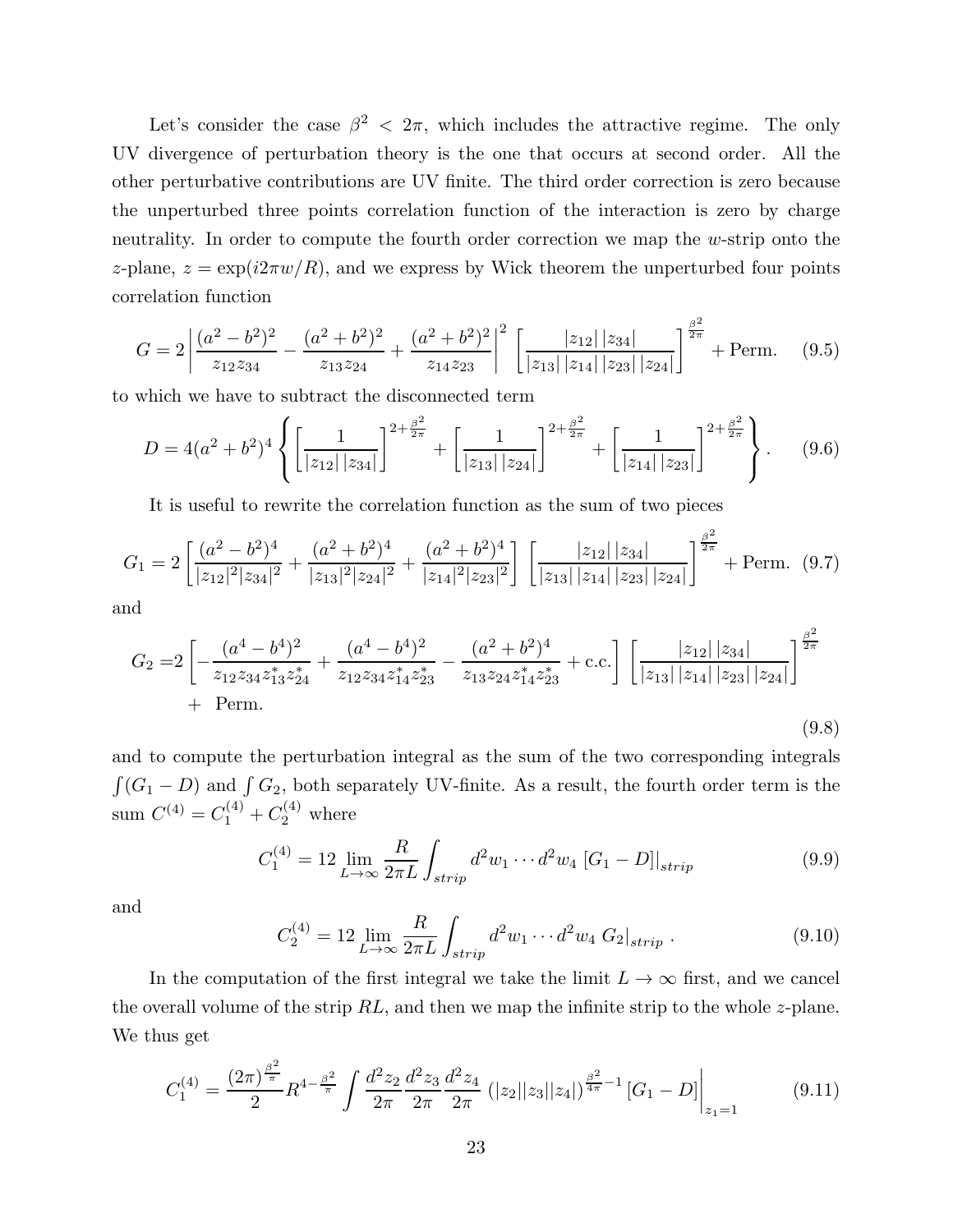and by using the residual symmetry on the integration variables we are essentially reduced to two integrals

$$
C_1^{(4)} = 3(2\pi)^{\frac{\beta^2}{\pi}} R^{4 - \frac{\beta^2}{\pi}} \left[ (a^2 - b^2)^4 A_1 + (a^2 + b^2)^4 A_2 \right]
$$
(9.12)

where

$$
A_1 = \int \frac{d^2 z_2}{2\pi} \frac{d^2 z_3}{2\pi} \frac{d^2 z_4}{2\pi} \frac{\left(|z_2||z_3||z_4|\right)^{\frac{\beta^2}{4\pi}-1}}{|z_{12}|^2 |z_{34}|^2} \left[\frac{|z_{12}| |z_{34}|}{|z_{13}| |z_{14}| |z_{23}| |z_{24}|}\right]^{\frac{\beta^2}{2\pi}}\Bigg|_{z_1=1}
$$
(9.13)

and

$$
A_2 = 2 \int \frac{d^2 z_2}{2\pi} \frac{d^2 z_3}{2\pi} \frac{d^2 z_4}{2\pi} \frac{(|z_2||z_3||z_4|)^{\frac{\beta^2}{4\pi}-1}}{|z_{12}|^2 |z_{34}|^2} \times \left\{ \left[ \frac{|z_{13}| |z_{24}|}{|z_{12}| |z_{14}| |z_{23}| |z_{34}|} \right]^{\frac{\beta^2}{2\pi}} - \left[ \frac{1}{|z_{12}| |z_{34}|} \right]^{\frac{\beta^2}{2\pi}} \right\} \Big|_{z_1=1} \tag{9.14}
$$

These two integrals are of Dotsenko-Fateev type[[36\]](#page-28-0). By deforming the integration contours they can be transformed into products of two factors. Each factor is the sum, with proper trigonometric coefficients, of one-dimensional integrals of this kind

$$
\int_0^1 \prod_{i=1}^3 \left[ dv_i v_i^{\alpha_i} (1 - v_i)^{\beta_i} \right] (1 - v_1 v_2)^{\gamma_1} (1 - v_2 v_3)^{\gamma_2} (1 - v_1 v_2 v_3)^{\gamma_3}.
$$
 (9.15)

They can be formally integrated by binomially expanding the last three factors of the integrand and using the fundamental integral  $\int_0^1 dv v^a (1-v)^b = \Gamma(1+a)\Gamma(1+b)/\Gamma(2+a+b)$ . Therefore the two integrals A1 and A2 can be reduced to the computation of (products of) converging series of three indices. We don't give the explicit expressions because of their algebraic heaviness. The method is really a straightforward generalization of the paper [\[37](#page-28-0)]. The result can now be evaluated numerically by extrapolating the finite sums.

The integral contributing to  $C_2^{(4)}$  $\binom{4}{2}$ is evaluated with the method developed in [[38\]](#page-28-0). We first map the finite strip to the annulus  $\rho < |z| < 1$ , where  $\rho = \exp(-2\pi L/R)$ , and then we compute the leading contribution of the integral in the limit  $\rho \to 0$ . Using the symmetry under permutation of the four integration variables we obtain

$$
C_2^{(4)} = 12(2\pi)^{\frac{\beta^2}{\pi}} R^{4-\frac{\beta^2}{\pi}} \lim_{\rho \to 0} \frac{1}{\ln(\frac{1}{\rho})} \int_{\rho}^1 dr_4 \int_{\rho}^{r_4} dr_3 \int_{\rho}^{r_3} dr_2 \int_{\rho}^{r_2} dr_1 \prod_{i=1}^4 \int_0^{2\pi} \frac{d\theta_i}{2\pi} r_i^{\frac{\beta^2}{4\pi}} G_2 \,. \tag{9.16}
$$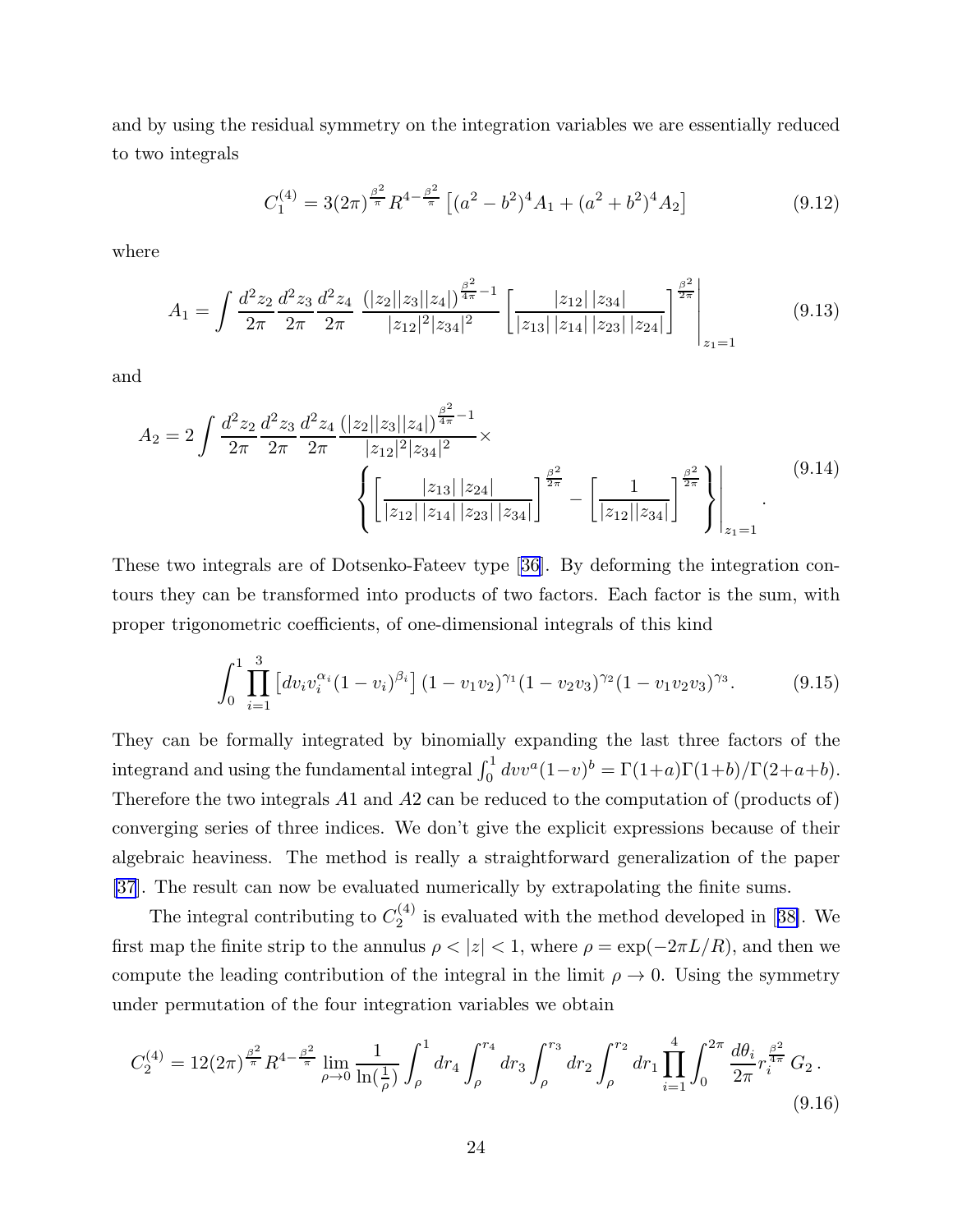Having ordered the integration variables it is now possible to binomially expand each factor  $z_{jl}^{\gamma} = r_j^{\gamma}$  $\int_j^\gamma \exp(i\theta_j\gamma)(1-\exp(i(\theta_l-\theta_j)r_l/r_j)^\gamma \text{ for } j > l.$  Then we obtain a series on 12 indices constrained by three independent conditions from the angular integrations, each term of the series being a product of binomial coefficients and four radially ordered integrals of powers of the  $r_i$ . The last integral, the one in  $dr_4$ , gives the necessary overall volume divergence  $(2.1) \ln(1/\rho)$ . The result is

$$
C_2^{(4)} = 3(2\pi)^{\frac{\beta^2}{\pi}} R^{4 - \frac{\beta^2}{\pi}} \left[ (a^4 - b^4)^2 S_1 + (a^2 + b^2)^4 S_2 \right]
$$
(9.17)

where we give as an example a term contributing to  $S_2$ 

$$
\sum_{n_1,\dots,n_1,\dots} \frac{-2q_{n,m}}{(n_1+n_2+n_3+\frac{1}{2}+\frac{\beta^2}{8\pi})(n_3+n_5+n_6+\frac{1}{2}+\frac{\beta^2}{8\pi})(n_2+n_3+n_4+n_5+1+\frac{\beta^2}{2\pi})}
$$
(9.18)

where the symbol  $\sum'$  means the following conditions on the indices  $n_1, \ldots n_6, m_1, \ldots m_6$ 

$$
n_1 + n_2 + n_3 = m_1 + m_2 + m_3 ; \quad n_1 - n_4 - n_5 = m_1 - m_4 - m_5
$$
  
\n
$$
n_2 + n_4 - n_6 = m_2 + m_4 - m_6 ; \quad n_3 + n_5 + n_6 = m_3 + m_5 + m_6.
$$
\n(9.19)

The coefficient  $q_{n,m}$  is

$$
q_{n,m} = b_{n_1} \left( 1 + \frac{\beta^2}{4\pi} \right) b_{m_1} \left( 1 + \frac{\beta^2}{4\pi} \right) b_{n_2} \left( -\frac{\beta^2}{4\pi} \right) b_{m_2} \left( 1 - \frac{\beta^2}{4\pi} \right) b_{n_3} \left( 1 - \frac{\beta^2}{4\pi} \right) b_{m_3} \left( -\frac{\beta^2}{4\pi} \right)
$$

$$
b_{n_4} \left( 1 - \frac{\beta^2}{4\pi} \right) b_{m_4} \left( -\frac{\beta^2}{4\pi} \right) b_{n_5} \left( -\frac{\beta^2}{4\pi} \right) b_{m_5} \left( 1 - \frac{\beta^2}{4\pi} \right) b_{n_6} \left( 1 + \frac{\beta^2}{4\pi} \right) b_{m_6} \left( 1 + \frac{\beta^2}{4\pi} \right) (9.20)
$$

with  $b_n(x) = \Gamma(n + 1 - x) / (n! \Gamma(1 - x)).$ 

Summarizing, the fourth order correction for the running central charge is given by

$$
C^{(4)} = 3(2\pi)^{\frac{\beta^2}{\pi}} \left[ (A_2 + S_2) k_+^4 + S_1 k_-^2 k_+^2 + A_1 k_-^4 \right] r^{4 - \frac{\beta^2}{\pi}} \tag{9.21}
$$

where the numbers  $A_1, A_2, S_1, S_2$  depend on  $\frac{\beta^2}{8\pi}$  $\frac{\beta}{8\pi}$  and can be computed numerically by extrapolating the values of the respective finite sums. Unfortunately the above sums, especially the  $A_i$  ones, are slow to converge affecting therefore the precision of the extrapolated values. For the most favourable case  $\frac{\beta^2}{8\pi} = \frac{1}{10}$  the extrapolated values are

$$
A_1 = 49.9, A_2 = 1.44
$$
  
\n
$$
S_1 = -20.1, S_2 = -1.79.
$$
\n(9.22)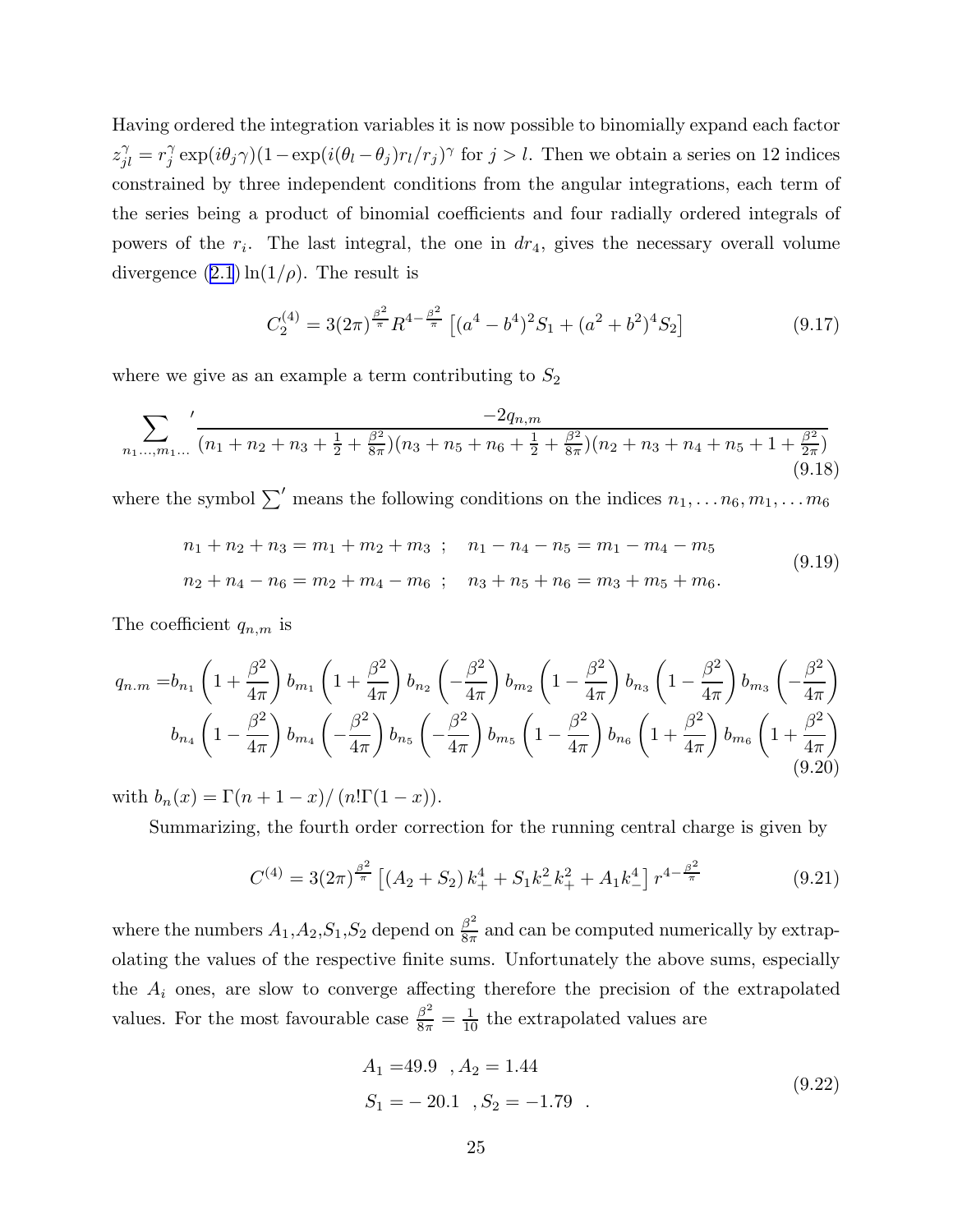For the first two coefficients  $A_1$  and  $A_2$  we have used the VBS extrapolation method over the set of finite sums with  $25 \le N \le 40$ , while the other coefficients  $S_1$  and  $S_2$ have been determined with the BST extrapolation method with convergence parameter  $\omega = 1$  over finite sums with  $N \leq 7$ . The need for difference extrapolation methods is due to the difference in the rate of convergence of the series. With our choice the given extrapolated values are the most stable with respect to N. A coincise introduction to the above extrapolation methods can be found in[[39\]](#page-28-0).

The numerical integration of the TBA equations gives us the running central charge  $C(r, m/m_1)$  with high precision and therefore the coefficients of the expansion

$$
C(r, m/m_1) = 2 + Br^2 + \sum_{k=1}^{\infty} a_{2k} r^{k(2 - \frac{\beta^2}{2\pi})}
$$
\n(9.23)

can be determined with a standard fitting procedure. By matching the perturbative computation with the first two coefficients  $a_2$  and  $a_4$  we can determine now the two functions  $k_{+}(m/m_1), k_{-}(m/m_1)$  as solution of the following second order algebraic system

$$
a_2 = 6 (2\pi)^{\frac{\beta^2}{2\pi}} \left[ \frac{\Gamma(1/2 + \frac{\beta^2}{8\pi})}{\Gamma(1/2 - \frac{\beta^2}{8\pi})} \right]^2 \frac{\Gamma(-\frac{\beta^2}{4\pi})}{\Gamma(1 + \frac{\beta^2}{4\pi})} k_+^2
$$
  

$$
\frac{a_4}{a_2^2} = \frac{1}{12} \left\{ \left[ \frac{\Gamma(1/2 - \frac{\beta^2}{8\pi})}{\Gamma(1/2 + \frac{\beta^2}{8\pi})} \right]^2 \frac{\Gamma(1 + \frac{\beta^2}{4\pi})}{\Gamma(-\frac{\beta^2}{4\pi})} \right\}^2 \left\{ A_1 \left( \frac{k_-}{k_+} \right)^4 + S_1 \left( \frac{k_-}{k_+} \right)^2 + (A_2 + S_2) \right\}.
$$
  
(9.24)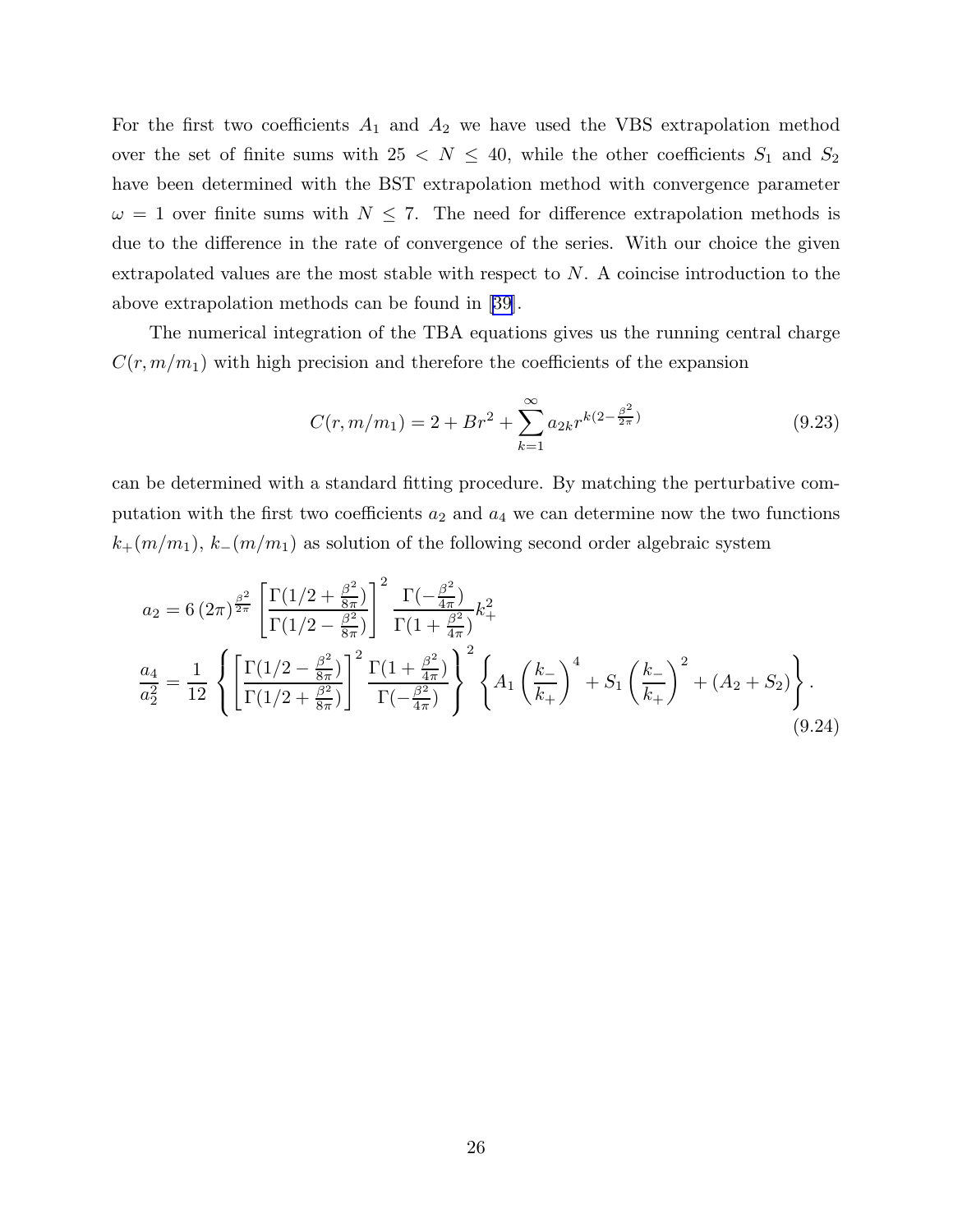# References

- <span id="page-27-0"></span>[1] C. Kane, M. Fisher, Phys. Rev. B46 (1992) 15233.
- [2] C. Nayak, M. P. Fisher, A. W. W. Ludwig and H. H. Lin, [cond-mat/9710305](http://arxiv.org/abs/cond-mat/9710305).
- [3] H. H. Lin, L. Balents and M. P. Fisher, [cond-mat/9801285.](http://arxiv.org/abs/cond-mat/9801285)
- [4] V. A. Fateev, Nucl. Phys. B473 (1996) 509
- [5] A. P. Bukhvostov, L. N. Lipatov, Nucl. Phys. B180 (1981) 116.
- [6] F. Lesage, H. Saleur, P. Simonetti, [cond-mat/9707131.](http://arxiv.org/abs/cond-mat/9707131)
- [7] D. Bernard, A. Leclair, Comm. Math. Phys. 142 (1991) 99.
- [8] P. Griffin, D. Nemeschanksy, Nucl.Phys.B323 (1989) 545.
- [9] See for instance A. C. Hewson, "The Kondo problem to heavy fermions", Cambridge Studies in Magnetism, Cambridge (1993) and references therein; N. Andrei and C. Destri, Phys. Rev. Lett. 52 (1984) 364; I. Affleck and A. W. W. Ludwig, Nucl. Phys. B360 (1991) 641.
- [10] V. Emery, S. Kivelson, Phys. Rev. B47 (1992) 10812.
- [11] M. Fabrizio, A. O. Gogolin, [cond-mat/9407104](http://arxiv.org/abs/cond-mat/9407104).
- [12] F. Lesage, H. Saleur, P. Simonetti, [cond-mat/9703220.](http://arxiv.org/abs/cond-mat/9703220)
- [13] N. Andrei, A. Jerez, [cond-mat/9412054](http://arxiv.org/abs/cond-mat/9412054)
- [14] N. Andrei, M. Douglas, A. Jerez, [cond-mat/9502082](http://arxiv.org/abs/cond-mat/9502082)
- [15] N. Andrei, P. Zinn-Justin, [cond-mat/9801158.](http://arxiv.org/abs/cond-mat/9801158)
- [16] I. Affleck, M. Oshikawa, H. Saleur, in preparation
- [17] V. A. Fateev, A.B. Zamolodchikov, Sov.Phys.JETP 62 (1985) 215
- [18] C. Ahn, D. Bernard, A. Leclair, Nucl. Phys. B346 (1990) 409.
- [19] Al. B. Zamolodchikov, Nucl. Phys. B385 (1991) 497.
- [20] V. Korepin, Comm. Math. Phys. 76 (1980) 165.
- [21] A. B. Zamolodchikov and Al. B. Zamolodchikov, Annals of Physics 120 (1979) 253.
- [22] A. M. Tsvelick and P. B. Wiegmann, Adv. in Physics 32 (1983) 331.
- [23] M. Fowler, Phys. Rev. B26 (1982) 2514.
- [24] V. A. Fateev, Int.J.Mod.Phys. A6 (1991) 2109.
- [25] S. Sengupta, P. Majumdar, Phys. Rev. B33 (1986) 3138.
- [26] N. Yu Reshetikhin, H. Saleur, Nucl. Phys. B419 (1994) 507.
- [27] H.J. de Vega, L. Mezincescu and R. I. Nepomechie, J.Mod.Phys. B8 (1994) 3473-3485.
- [28] H.J. de Vega, L. Mezincescu and R.I. Nepomechie, Phys. Rev. B49 (1994) 13223.
- [29] S.R. Aladin and M.J. Martins, J.Phys.A:Math.Gen. 26 (1993) L529.
- [30] S. Goshal, A. B. Zamolodchikov Int.J.Mod.Phys.A9 (1994) 3841, Erratum-ibid. 4353.
- [31] P. Fendley, H. Saleur, Phys. Rev. Lett. 75 (1992) 4495.
- [32] V. Bazhanov, A. Lukyanov, A. B. Zamolodchikov, Commun.Math.Phys.177 (1996).
- [33] G. Toulouse, C.R. Acad. Sci. 268 (1969) 1200.
- [34] M.Fabrizio, A. Gogolin, P. Nozieres, [cond-mat/9412118](http://arxiv.org/abs/cond-mat/9412118)